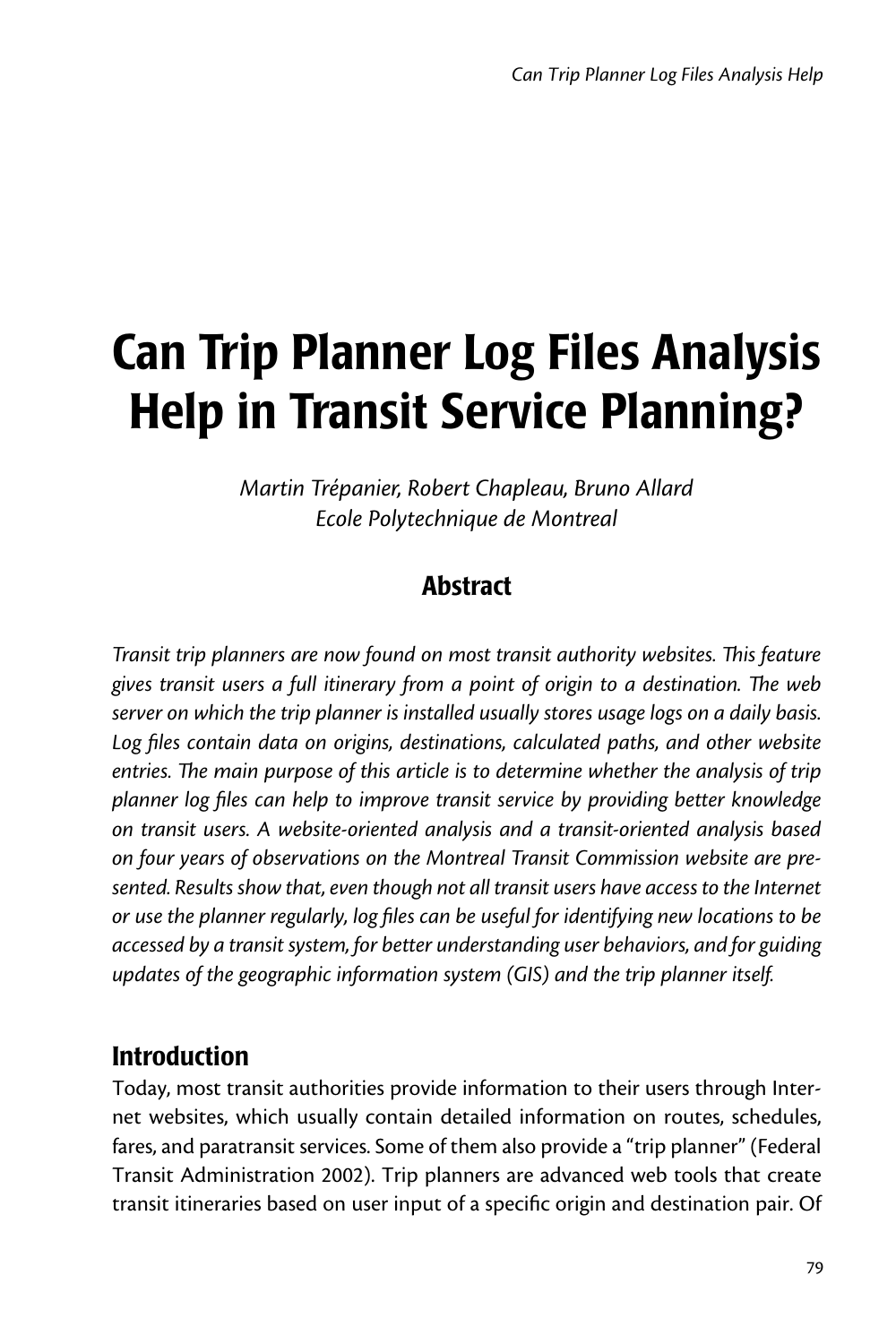course, these planners serve a dual function: In addition to providing information to users, they also provide the organization with information about users' mobility behaviors and trip patterns. Moreover, by examining the logs of the map reference search features of these websites, the subjacent geographical information system (GIS) can be enriched.

This article underlines the potential for the analysis and use of trip planners as tools in transit planning. A background overview of website usability and transit websites also describes the fundamentals that form the basis of this project's websites in order to support planning: the Totally Disaggregate Approach and Transportation Object-Oriented Modeling. Then, the article describes the trip planning process and the log file structure offered on the websites studied here. Some useful website usage statistics are provided (website-oriented analysis), followed by an in-depth examination of the space-time characteristics of the user's website declarations and possible resections with origin-destination survey data (transit-oriented analysis). There is also a section on possible bias and limitations of this research. Finally, the principal results of this research are given.

# Background

## *Website Usability and Logging*

It is usually difficult to adequately track user behaviors on a website because of the different "surfing paths" that can be followed by Internet users, depending on their needs (Piroli and Pitkow 1999). Some tools are designed to evaluate usability for general-purpose websites (Ivory and Hearst 2001), but a few authors have tried to use website logs to improve the website functions themselves, and not just the interface. Tan and Kumar (2002) have studied web navigational patterns in the case of web robots for a better knowledge of website usage. Smith and Ng (2003) have worked on a web page clustering method to evaluate the usability of websites. Usability refers to ease of use, access to website functions, and the extent to which user needs are met. Murphy et al. (2001) report that website log files can reveal valuable marketing information on customer habits and preferences. All these works are valuable for traditional "commercial" websites, but are not suited for application-specific websites like trip planners. Golob and Regan (2001) believe that in the transportation field, the Internet, with the help of adequate websites, can be a powerful survey tool for tracking people trips.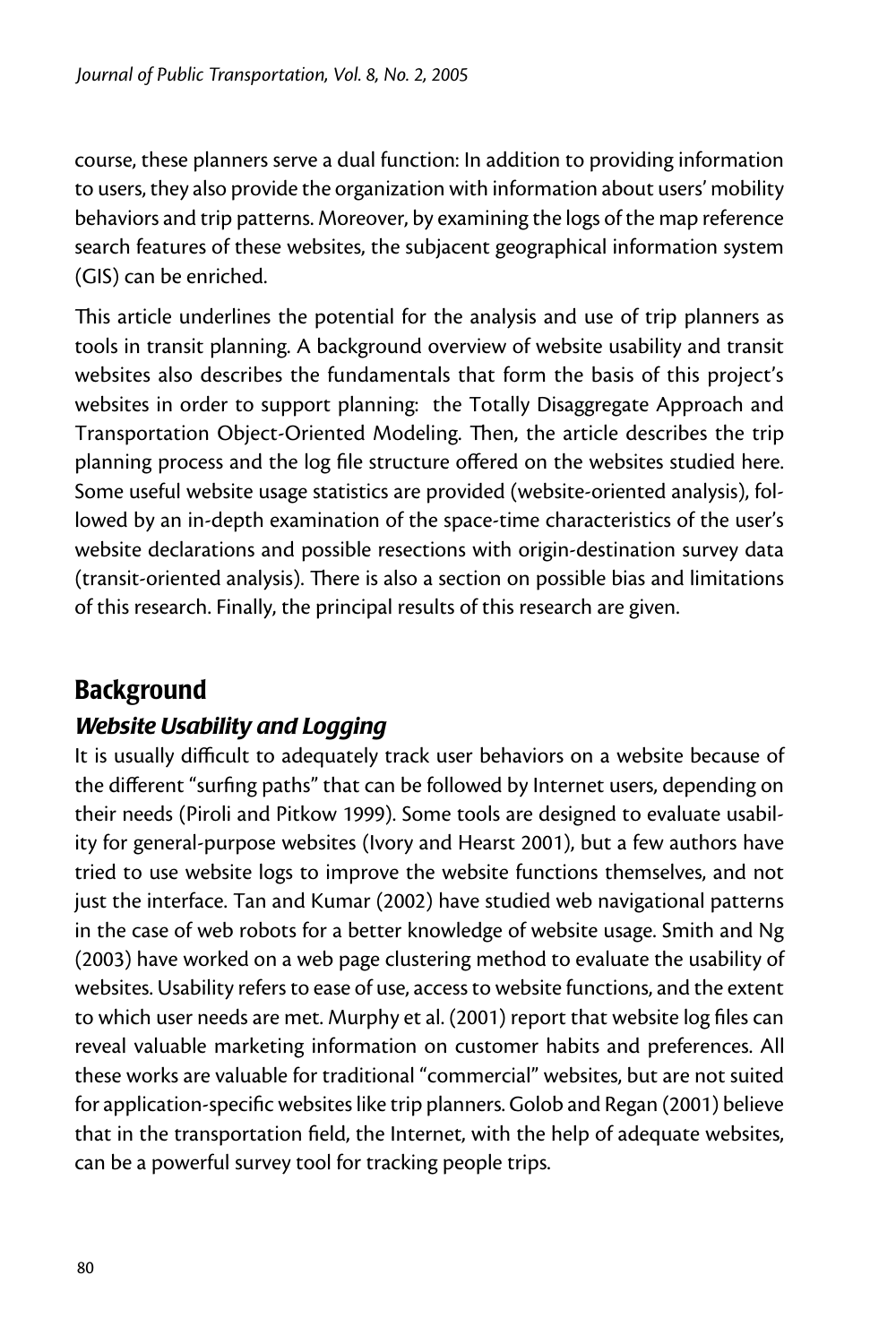## *Transit Trip Planners*

In public transportation, websites are seen as a natural extension of normal service activities and public relations tools. Efforts have been made to describe the elements that could be used to feed a transit information website for transit users. Lee et al. (1999) presented a web-based bus information system (WBI) implementation with data stored in a Microsoft Access database. Peng and Huang (2000) have also used Access to store route and transit networks, bus stops and timepoint data, and their database is linked to a GIS and to network servers. Karimi et al. (2004) have developed a web interface to help the user to mount his or her own transit trip along with information. Maclean and Daily (2002) have made significant work about the measurement of the utility of a real-time information system using log file analysis, but this work does not refer to website usage.

The Federal Transit Administration (2002) reports that about 20 percent of American transit websites have a trip planner, but it does not rate these in terms of features. The Montreal Transit Commission (MTC) and the Laval Transit Commission (LTC) both have implemented transit trip planners on their websites (*http://www. stm.info and http://www.stl.laval.qc.ca*). At first glance, few of these trip planners have a true planning function such as those in Montreal and Laval, where users can specify any location on the territory (address, intersection, trip generator, station, and maps) and where they are not limited to lists of stations. In recent work (Trépanier et al. 2002), we have shown that a trip planner must rely on a comprehensive geographic information system (GIS) and the Totally Dissagregate Approach (TDA) to meet the needs of transit users. GIS are extremely useful and powerful for transportation modeling and operation (Arampatzis et al. 2004).

## *Totally Disaggregate Approach*

The Totally Disaggregate Approach (TDA) is a transportation planning methodology used in the Montreal region since the beginning of the 1980s. The main principles of TDA are (Chapleau 1986):

• Every single piece of information from origin-destination surveys is kept in "tripfiles." These flat files contain data on households (size, home location, number of cars), people (age, gender, car ownership) and trips (trip chain, origin and destination locations, junction points, mode, purpose, transit routes, and time of departure). The data are normalized and coded so that they can be retrieved rapidly and analyzed by software developed for the individual processing of trips. For the trip planners, simplified trip files are used in which information on origin and destination locations, date and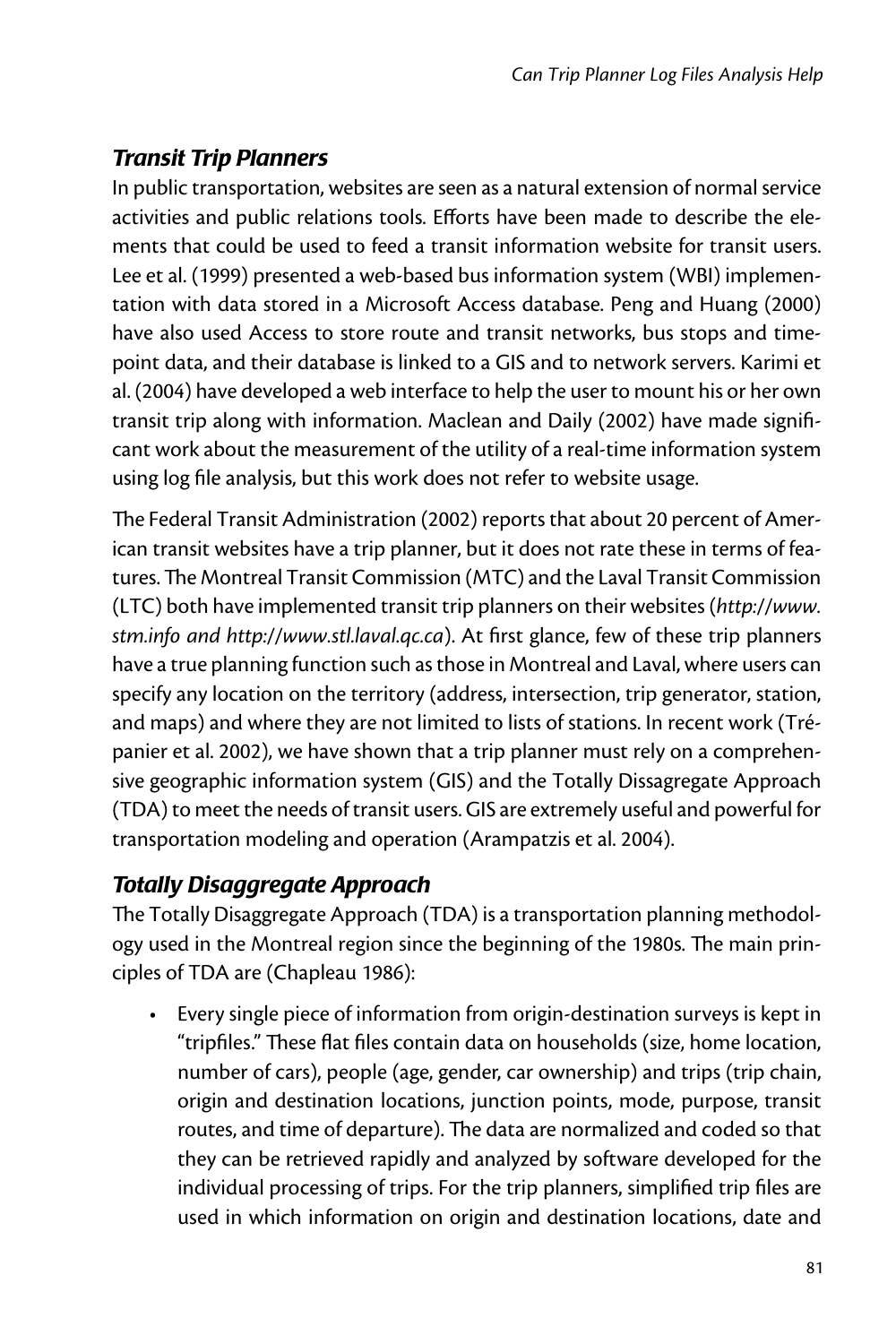time, and transit routes is retained. The core information is the individual transit trip, as seen in Figure 1.





• Spatial districting, such as Traffic Analysis Zones (TAZ), is rejected for analysis in favor of the examination of individual trips, and trip extremities are geocoded at the most refined level of resolution. This is an essential feature of the trip planner because it enables users to specify precise origin and destination locations (such as addresses, intersections, monuments). Geographical information systems are thus essential at this point.

The use of the TDA for storage, validation, and analysis of large household origindestination surveys constitutes the foundation of the data structure and the data itself for both the MTC and the LTC trip planners. In recent years, a new approach, the Transportation Object-Oriented Modeling (TOOM), has facilitated the integration of the TDA within multiple applications.

## *Transportation Object-Oriented Modeling*

Transportation data processing generates several problems because it involves spatial components that are related together and have multiple time-dependent attributes. These problems have been partially reported by Goodchild (2000):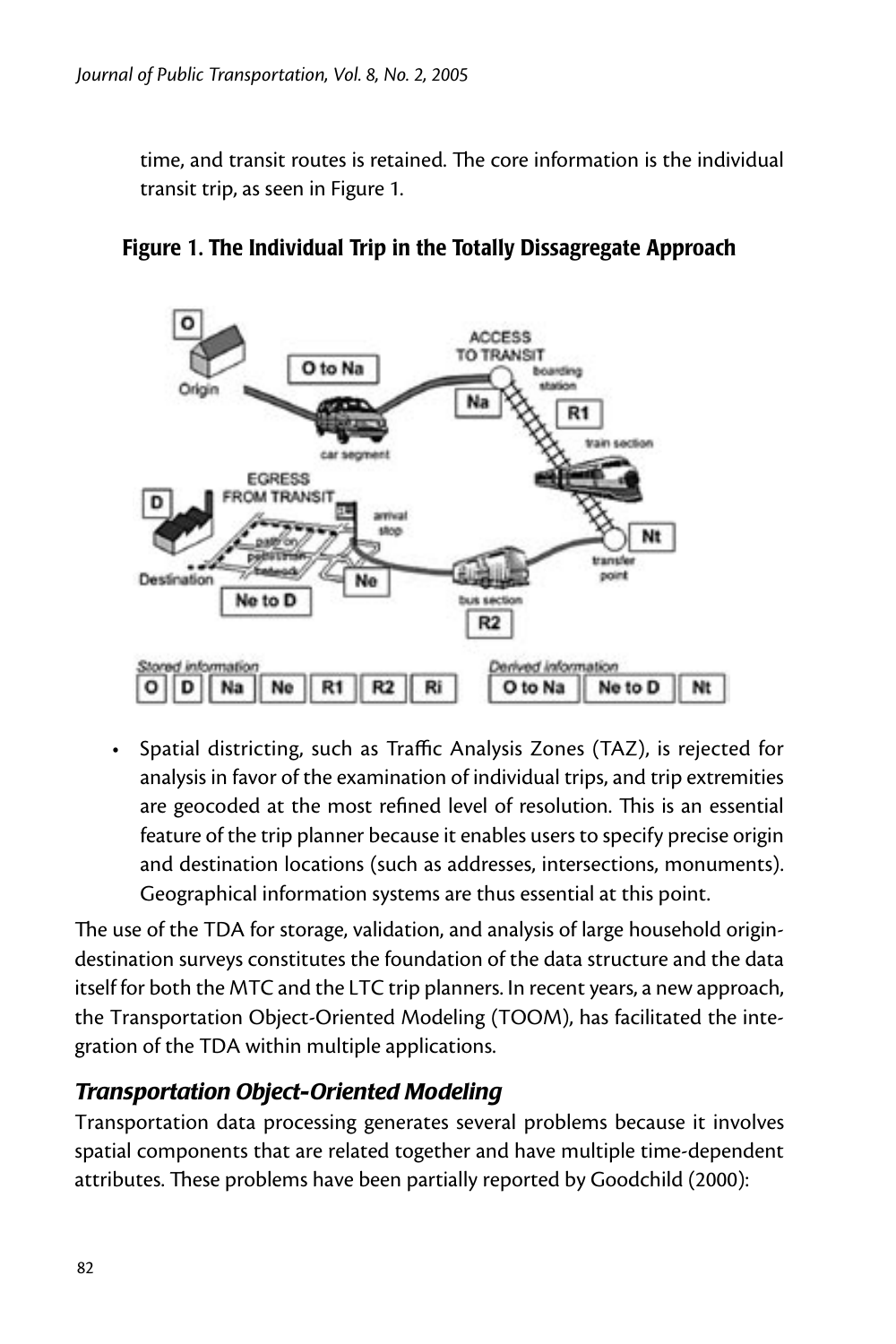- Temporality: Transportation data always contain strong intrinsic temporal components (speed, time of movements), as well as extrinsic temporal components (date of effectiveness, time of collection).
- Geography: Transportation data are spatially referenced, without zones if general usage is the goal.
- Structure: Transportation data must be normalized so that they can be analyzed over time, by different software programs, and for different purposes.
- Collection: Transportation data are usually collected for a single purpose; far-sighted data collection can help to widen their range of use.

An object-oriented approach is well suited in this case because of its openness and its flexibility. Based on traditional OO approaches (computer science), the Transportation Object-Oriented Modeling is characterized by its special metaclasses of objects (dynamic, kinetic, static, and system), which are used to describe every transportation system (see Trépanier and Chapleau 2001 for more details). In this study, TOOM structures the database and the software environment in such a way as to link the Geographic Information System (GIS), the Operational Information System and the planner log files.

# Methodology for Trip Planner Design and Implementation

In this section, we will explain the design choices for the trip planner: methodology for design, trip planning process, and log file structure. These choices have helped the log file analysis because they are based on the same background elements (TDA and TOOM). The system architecture that is needed to obtain both the trip planner and the related log files are described in Chapleau et al. (1997) and Trépanier et al. (2002).

## *Methodology for Design*

The methodology for both the construction and the operation of trip planners is a blend of the Totally Dissagregate Approach (TDA) and TOOM. The use of the TDA for the storage, validation, and analysis of large household origin-destination surveys constitutes the foundation of the data structure and the data itself for both the MTC and the LTC planners. TOOM always attempts to create a wide view of every system, even though the data for each object may not be available. Figure 2, for example, presents the general TOOM for transit trip planning. At the top of the model is the transit user, who uses two major systems to complete his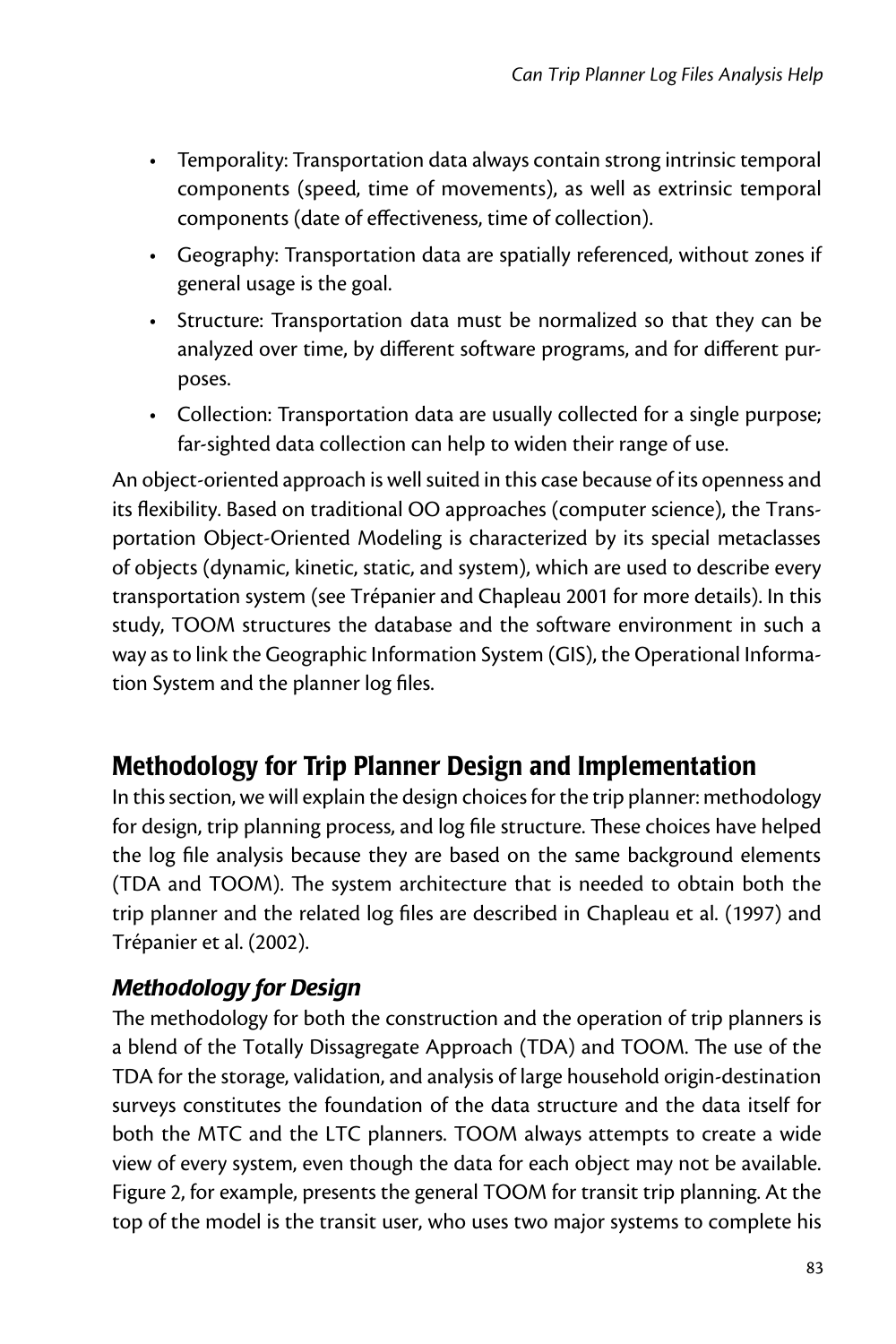or her trip. On the left, the territorial network defines the pedestrian network, and includes streets and static objects (trip generators, addresses, intersections, postal codes). On the right, the operational network is composed of the bus, subway, and commuter train networks, and is seen as a single transit supernetwork by the user. The transit path is then defined as a sequence of route sections between two pedestrian paths (at the access and egress points, see Figure 1).





#### *Trip Planning Process*

To better understand the analyses presented below, let us describe the typical trip planning process on the MTC website (Figure 3). First, the user specifies his or her origin and destination locations in one of three ways: browsing through generator and stop lists; clicking on a map; or searching the database for a given intersection or address (the most common). Then, the user indicates the day and the time of the trip, and has the option of applying penalties on certain transit modes (subway or train).

The rest of the process is handled by the planning engine beneath the website. Access and egress are calculated using the pedestrian network. This determines the shortest walking path between the trip extremities and the transit network (which is reached through bus stops, train stations, or subway stations). Then, there is a path planning on the transit network (more than 50 paths can be calculated at a time, depending on the network complexity). A final selection of the best possible paths is made based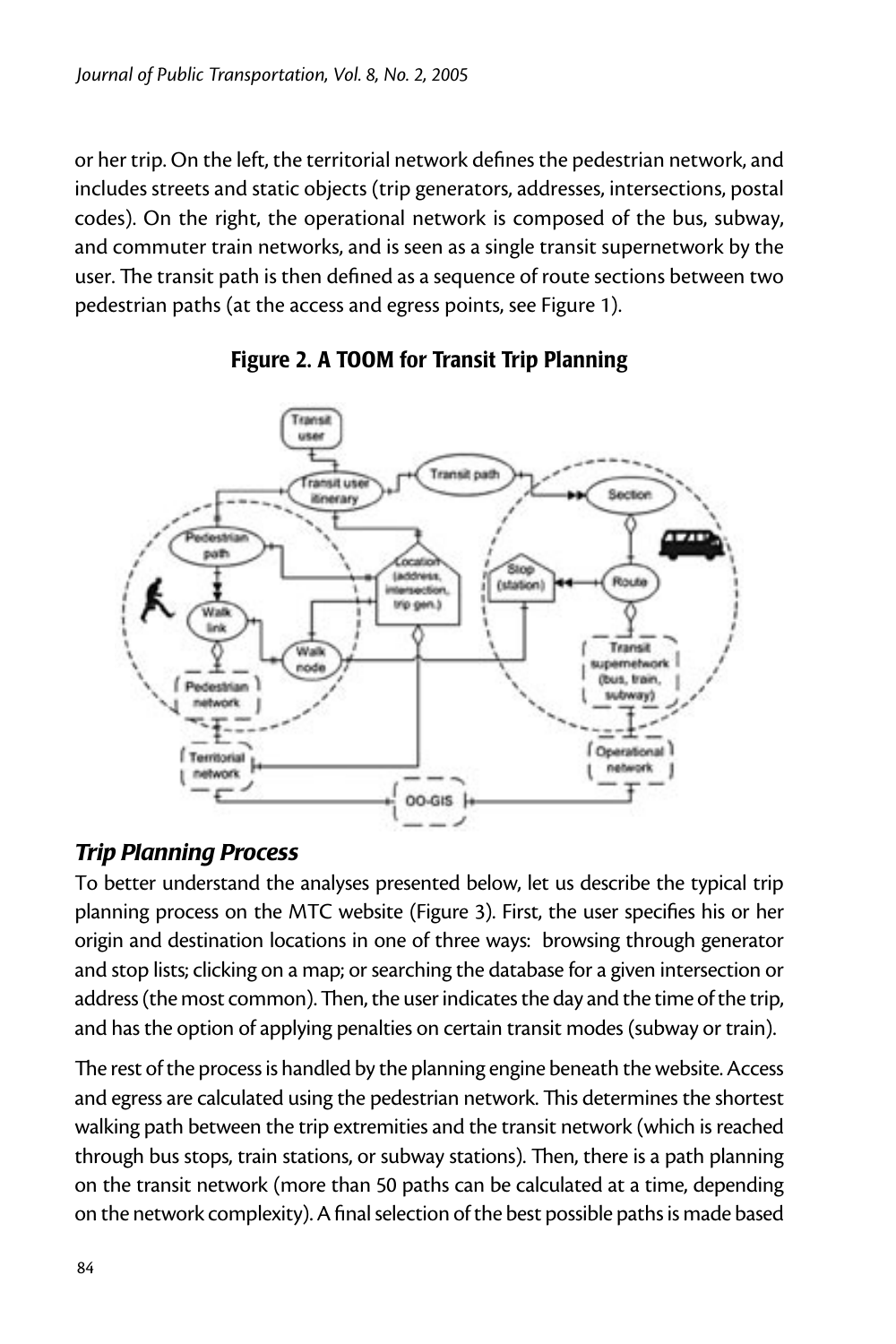on the schedule, which is fully integrated into the paths. Figure 4 shows the kind of result that can be obtained on the MTC website: route selection, walking distances, path chronology, sequence of bus stops, and subway stations.



Figure 3. Trip Planning Process on MTC and LTC Websites



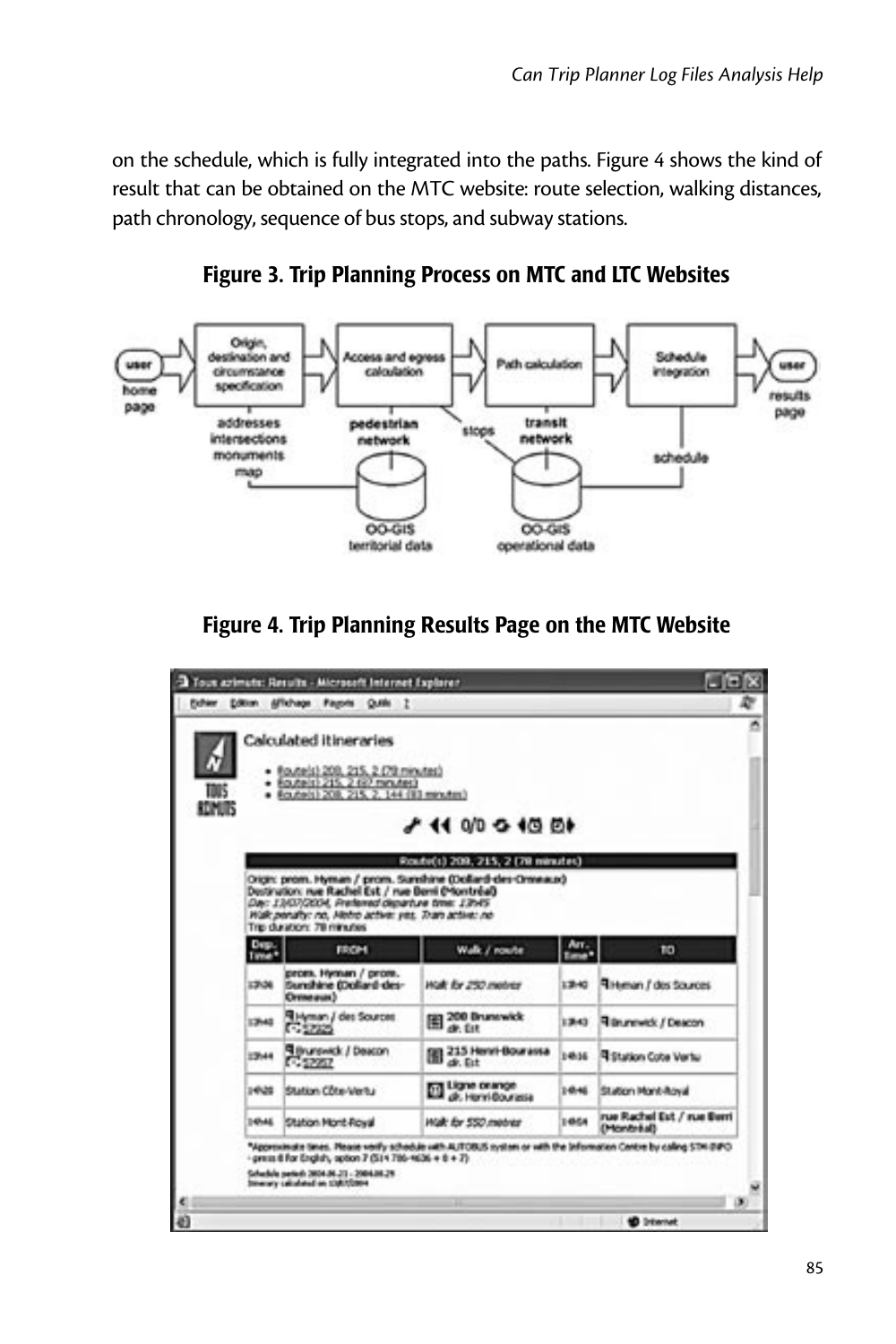#### *Log File Structure*

Log files are kept for every transit trip planning. They typically contain the date and time of the visit, location of the origin and destination points (expressed in terms of identification, source and coordinates), parameters specified by the user, a summary result of the planning (route sequence), and the number of trip planning calculations made in a single visit. Only the last calculation of the visitor is retained in the log files. Table 1 shows a sample entry in the Laval's website. At the MTC, there is also a full entry log file, containing all text entries and clicks made by users during their visits. Since there is only one file per log with normalized data, simple queries were made for the analysis.

## Website-oriented Analysis

This section presents the principal results that can be obtained from website-oriented analysis. These analyses are intended to show the popularity of the trip planner function among users, to examine evolving trends in usage, and to improve the website functions themselves with the help of appropriate indicators.

| Field     | Sample Data             | Description                                                             |
|-----------|-------------------------|-------------------------------------------------------------------------|
| idsession | 12POKIUSS               | Visitor's web session ID                                                |
| date      | 19-Oct-03 09:33:33      | Date and time of visit                                                  |
| codeorig  | FINT22999/24775         | Code for origin location (FINT $\rightarrow$ intersection)              |
| codedest  | <b>FCEN16015</b>        | Code for destination location (FGEN $\rightarrow$ trip generator)       |
| orig      | boul. Chomedey / boul.  | l'extual identification of the origin (for website display)             |
|           | Cartier quest           |                                                                         |
|           | <br><i>(Chomedey)</i>   |                                                                         |
| dest      | métro Charleyoix        | Textual identification of the destination (for website display)         |
|           | <br><l>(Montréal)</l>   |                                                                         |
| xorig     | 286516                  | X coordinate at origin (UTM, meters)                                    |
| yonig     | 5044373                 | Y coordinate at origin                                                  |
| xdest     | 611797                  | X coordinate at destination                                             |
| ydest     | 5036849                 | Y coordinate at destination                                             |
| result    | [7606] 24 [1] 1002 [36] | Result of the calculation (sequence of stops and routes)                |
|           | 1001 [37]               |                                                                         |
| nbcalc    | 2                       | Number of calculations for this user                                    |
| c jparc   | á                       | Day for trip planning (here, $di \rightarrow$ Sunday)                   |
| c hdep    | 12:00                   | Time of departure for trip planning                                     |
| c_pmarc   | n                       | Parameter for walk ( $n \rightarrow$ user do not want to penalize walk) |
| c_utrain  | n                       | Parameter for train ( $n \rightarrow$ user do not want to use train)    |

## Table 1. Sample Log File Entry for LTC Website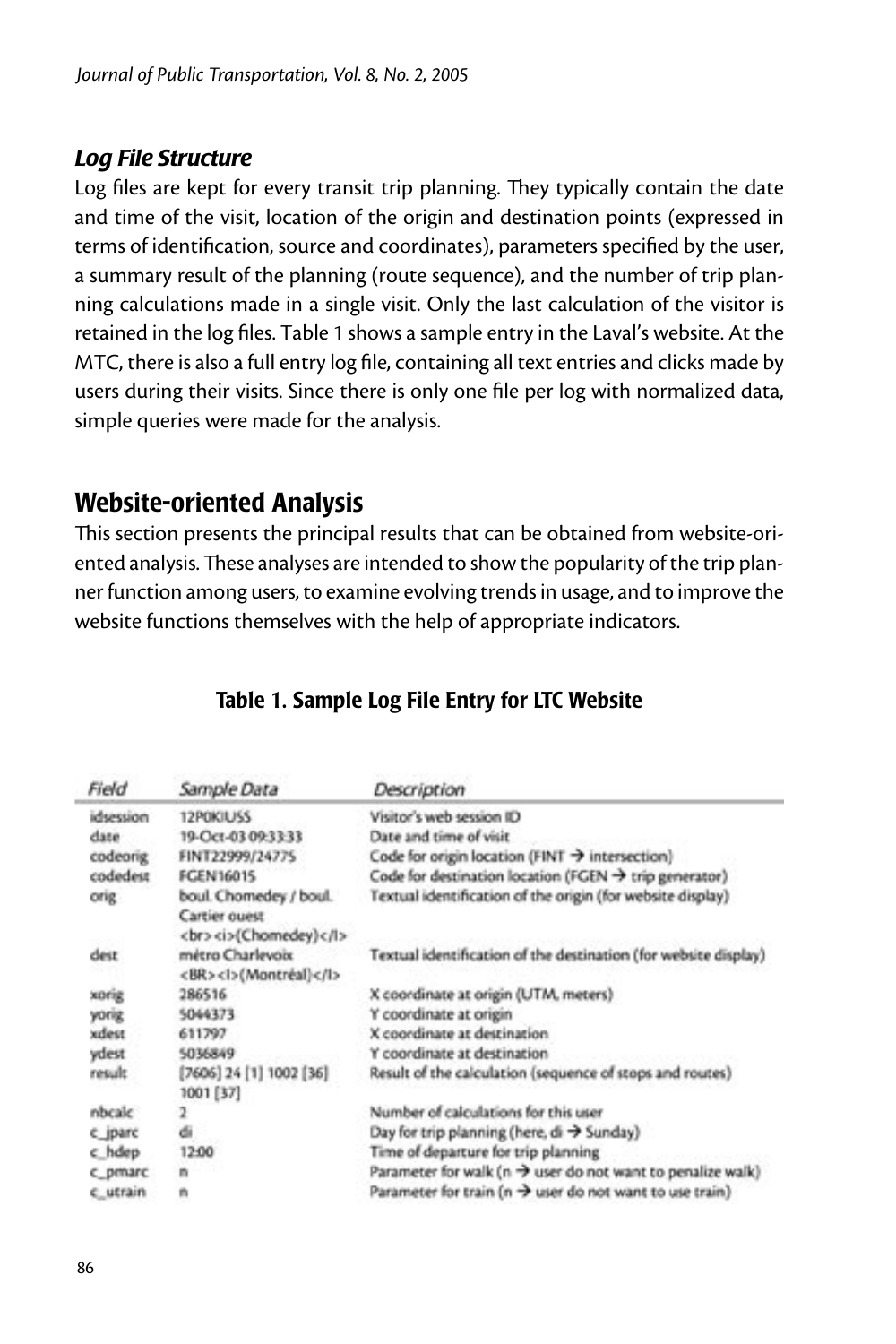## *Statistics on Visits*

Table 2 shows monthly statistics for the trip planning sub-website of the MTC website. A visit occurs when an Internet user accesses the website and performs a trip planning. As we can see, users usually calculate about two trips per visit. The number of clicks and the average time per visit are good indicators of the usability of the website. There is a click for every web request sent (change of web page). Between 2002 and 2003, these indicators are quite stable events, although there was a 57 percent increase in the number of visits.

| Manth    | Calculations | <b>Visits</b> | Average Clicks<br>per Calculation | Average Time per<br>Visit(s) |
|----------|--------------|---------------|-----------------------------------|------------------------------|
| Jan 2000 | 9,158        | 4,970         | n/a                               | n/a                          |
| Jan 2001 | 32,321       | 14,738        | n/a                               | n/a                          |
| Jan 2002 | 62,355       | 27,625        | 5.41                              | 241.16                       |
| Jan 2003 | 93,758       | 43,316        | 5.12                              | 247.17                       |
| Jan 2004 | 129,609      | 62.289        | n/a                               | n/a                          |

#### Table 2. Monthly Statistics for the MTC Website (trip planner sub-website)

The number of people using the trip planner is relatively small, compared to the total number of MTC users (there are about 300 million trips per year on the MTC network). There were 333,611 visitors to the entire MTC website during March 2002. Of this total, 27,625 (8.3%) used the trip planner.

## *Trends*

The number of users of the MTC and LTC trip planners has been increasing steadily since these applications were launched in 2000. In 2001 alone, there was an increase of 221 percent for the MTC site. During the same period, CyberAtlas (2003) reported a 7.3 percent increase in the number of Internet users in general, and the average monthly web usage had increased from 8 hours and 17 minutes to 19 hours and 57 minutes.

Figure 5 shows the increase in the number of visitors between January 2000 and March 2002. The time series decomposition function starts at  $x=0$  on January 1, 2000. In addition to the increase in the number of visits related to the growth of the Internet itself, two time-related effects can be observed. In a regular week, the number of trip planning calculations is 40 percent lower on the weekends. In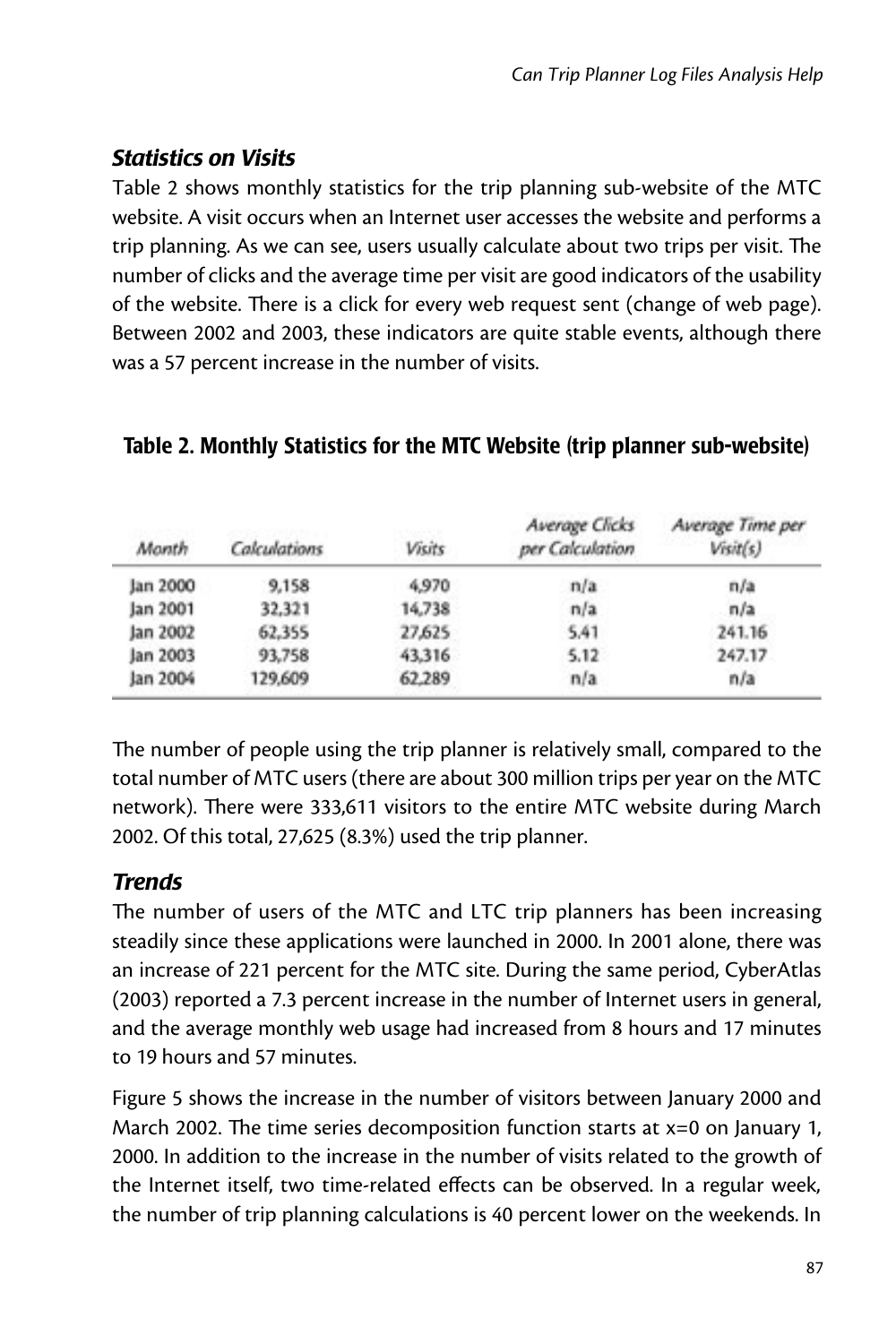



Time series decomposition (7-day period)

Figure 6. Average Number of Visitors per Day to the MTC Website Planner, January–May 2004

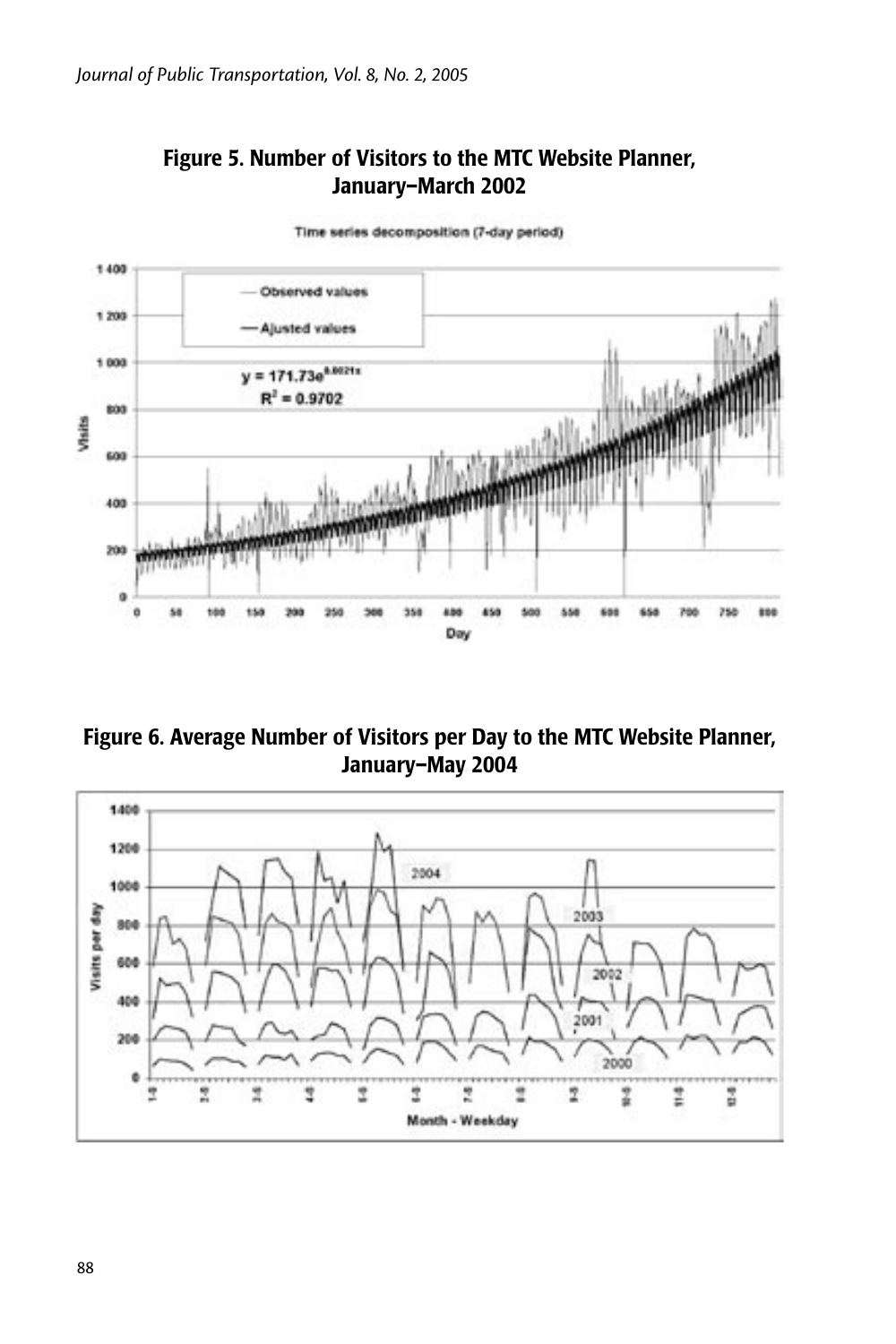Figure 6, we observe that the peak period is on Monday and Tuesday. We can also see that there is a slight yearly peek during August and September, when most of the transit network changes are made, and students use the site to access new schools.

#### *Location Specification*

Also of interest is a look at the location specification mode itself to gain a better understanding of the use of the tools provided in the planner, and, when possible, to improve GIS data and the search engine. Figure 7 presents the distribution of location specification modes for the Laval website (2001). Note that there is no address search on this website. The study shows that the map-based search is much less used than the intersection or trip generator searches, which are more popular.



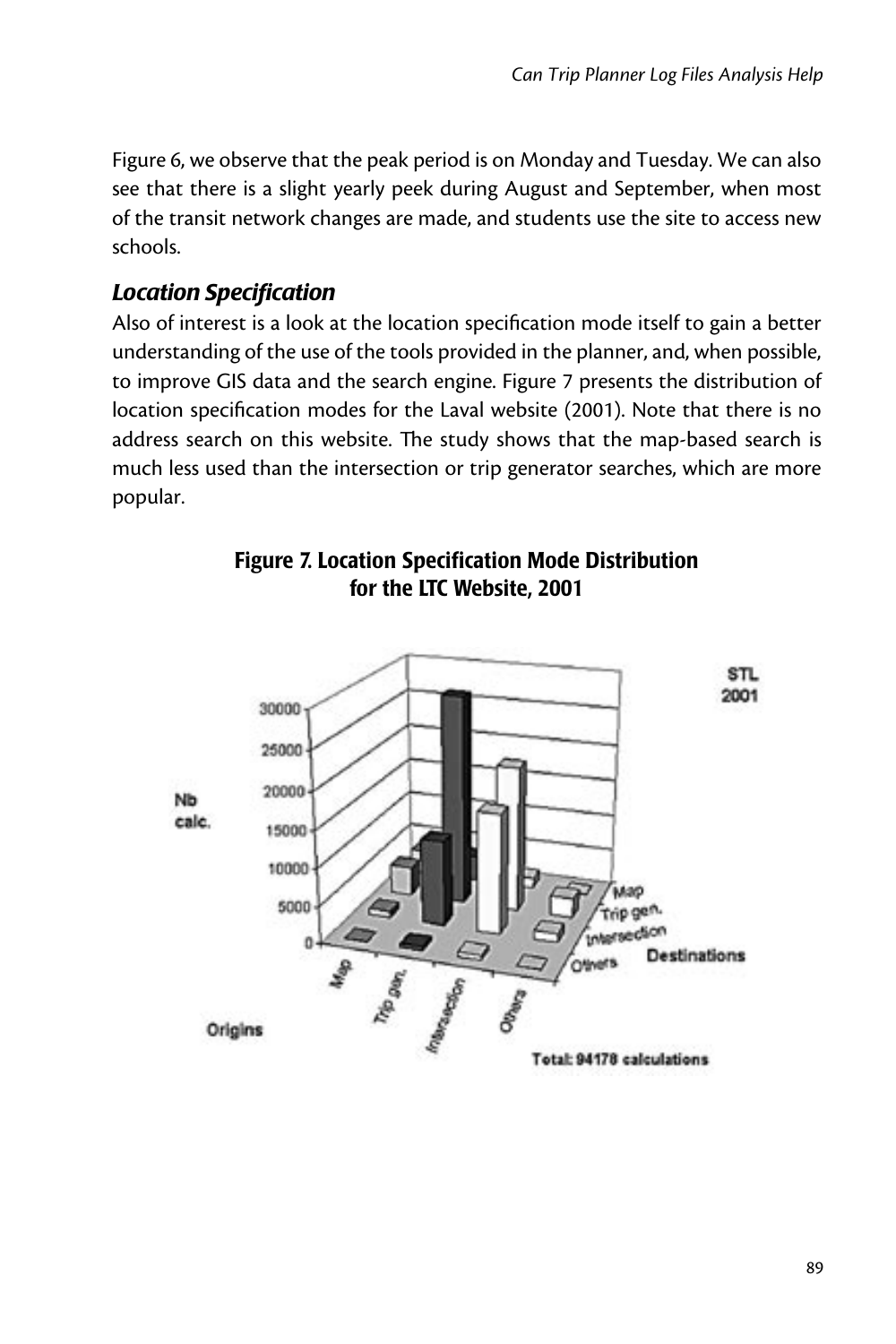The same type of analysis has been conducted on the MTC website and shows that few visitors use only one type of location mode when they calculate their trip. Only 9.3 percent of all trip planning are from civic address to civic address. The number of calculations made with intersection pairs represents less than 5 percent of the total. The main finding is that users need a wide choice of location modes to adequately specify their origin and destination points. For this reason, these features were retained on the studied websites. Nevertheless, the preferences were taken into account in the design of the interface of the web pages.

## *Entry Log Analysis for GIS Updating*

On the MTC website, the search functions have been thoroughly analyzed to search for the causes of data errors and typographical errors. A log file collects all keyboard entries and clicks on the planner sub-website. There were about 2,760,000 data inputs between June 2001 and March 2002. About 8.1 percent resulted in the display of an error message due to incorrect use of the interface by users, or because the desired location was not found (see Table 3). Of the 528,000 trip-planner visits made during this period, there was an abort-search rate of 3.9 percent which could be related to these error messages.

|                |                                    | Error |         | $%$ of |
|----------------|------------------------------------|-------|---------|--------|
| Location Type  | <b>Error Message</b>               | Type* | Count   | Total  |
| <b>Address</b> | Address not found                  | G     | 44,806  | 19.9%  |
| <b>Address</b> | Unspecified civic number           |       | 15,284  | 6.8%   |
| <b>Address</b> | Unspecified street name            |       | 2,115   | 0.9%   |
| Address        | Street not found                   | G     | 76,228  | 33.9%  |
| Trip generator | Not found                          | G     | 21,444  | 9.5%   |
| Intersection   | Unspecified 1 <sup>e</sup> street  |       | 847     | 0.4%   |
| Intersection   | 1 <sup>st</sup> street not found   | G     | 21,458  | 9.5%   |
| Intersection   | Unspecified 2 <sup>nd</sup> street |       | 7,257   | 3.2%   |
| Intersection   | $2nd$ street not found             | G     | 19,065  | 8.5%   |
| Intersection   | Intersection not found             | G     | 16.204  | 7.2%   |
| Total          |                                    |       | 224,708 | 100%   |

#### Table 3. Distribution of Entry Error Messages for the MTC Website, June 2001–March 2002

\* G = GIS - related. I = interface - related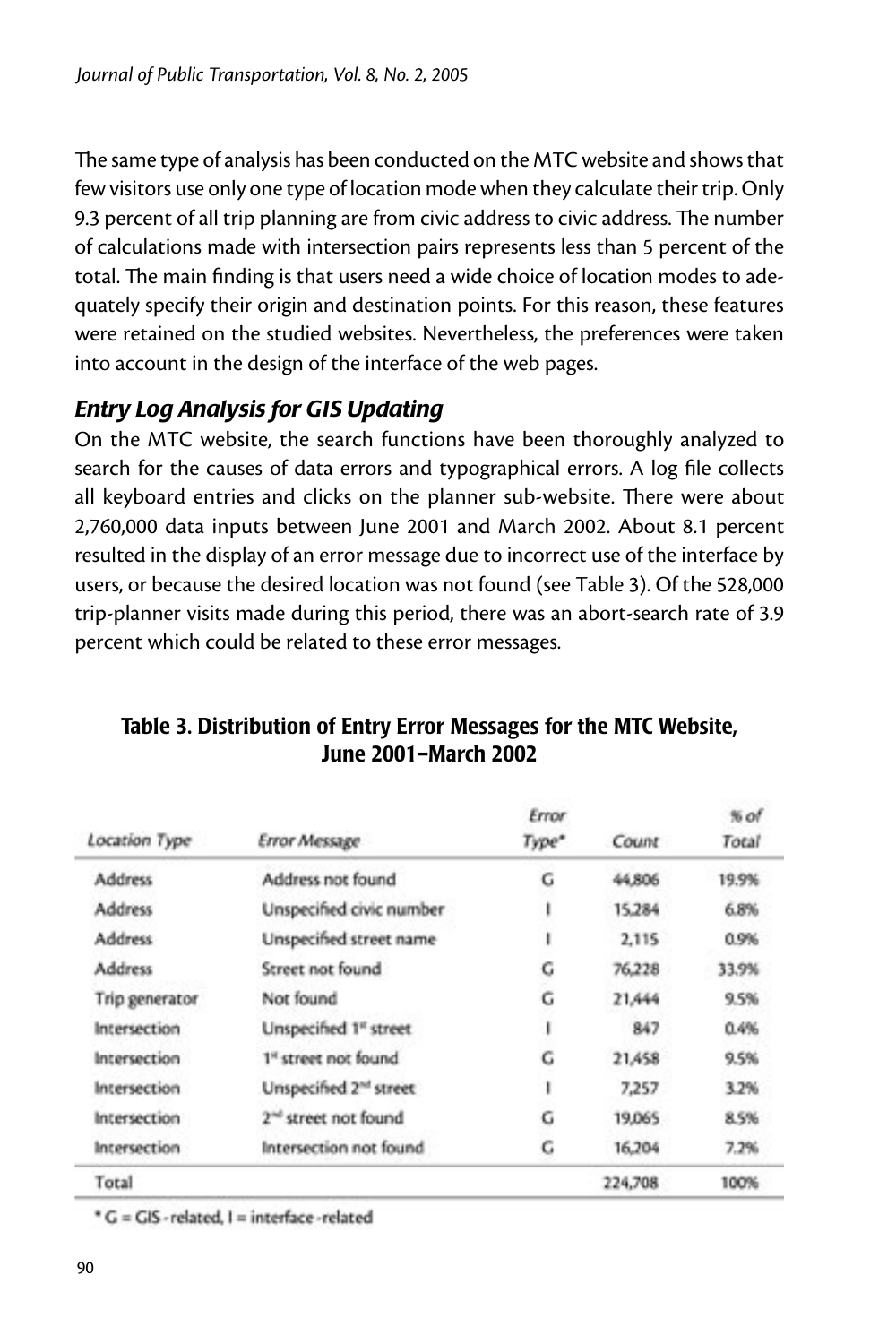Table 3 shows that a small proportion of the errors were due to incorrect use of the website interface by users. Missing fields, for example, are common, and one of a number of problems which can be easily corrected by changing the behaviors of the web pages. GIS errors, commonly features not found, are harder to tackle. A spelling error or language mismatch (both French and English are used on MTC website) can be the cause. Geographical corrections can help reduce missing intersection problems. For example, "virtual intersections" were coded at level intersection between freeways and streets, even though there is no physical intersection at these places. Based on most common errors, aliases were added for some street names, so that spelling variations would be accepted. With the help of these error entries and other inputs, more than 1,000 features are updated each year in the MTC's GIS (e.g., street geometry, feature naming, new intersections, new address ranges).

# Transit-Oriented Analysis

Although statistics on the number of visitors and their lengths of stay on the websites are useful for Internet designers, they do not provide information on the trip behavior of transit users. Let us now examine the log files to characterize the origin and destination locations, and also the use of the transit network.

## *Bias and Limitations of the Analysis*

It is clear that the results of this study rely on the behaviors of only a portion of all transit users. A recent study (CEFRIO 2003) shows that about 60 percent of Canadians use the Internet on a regular basis. About 80 percent of them are between 15 and 25 years old, as are many of the transit users in the Montreal area. An internal survey of the Laval Transit Commission shows that about 70 percent of its users visit the authority's website, and about 70 percent of these individuals use the trip planner. This translates into a trip planner usage of about 50 percent of all transit users in the Laval territory. The same survey reports that about 20 percent of them use the trip planner once a week, 45 percent a few times a month, and 20 percent at each schedule change (about once every three months). Finally, the underlying hypothesis is that website planner users do, in fact, make the trip that they calculated. This cannot be verified at the present time because no specific survey has been carried out for this purpose.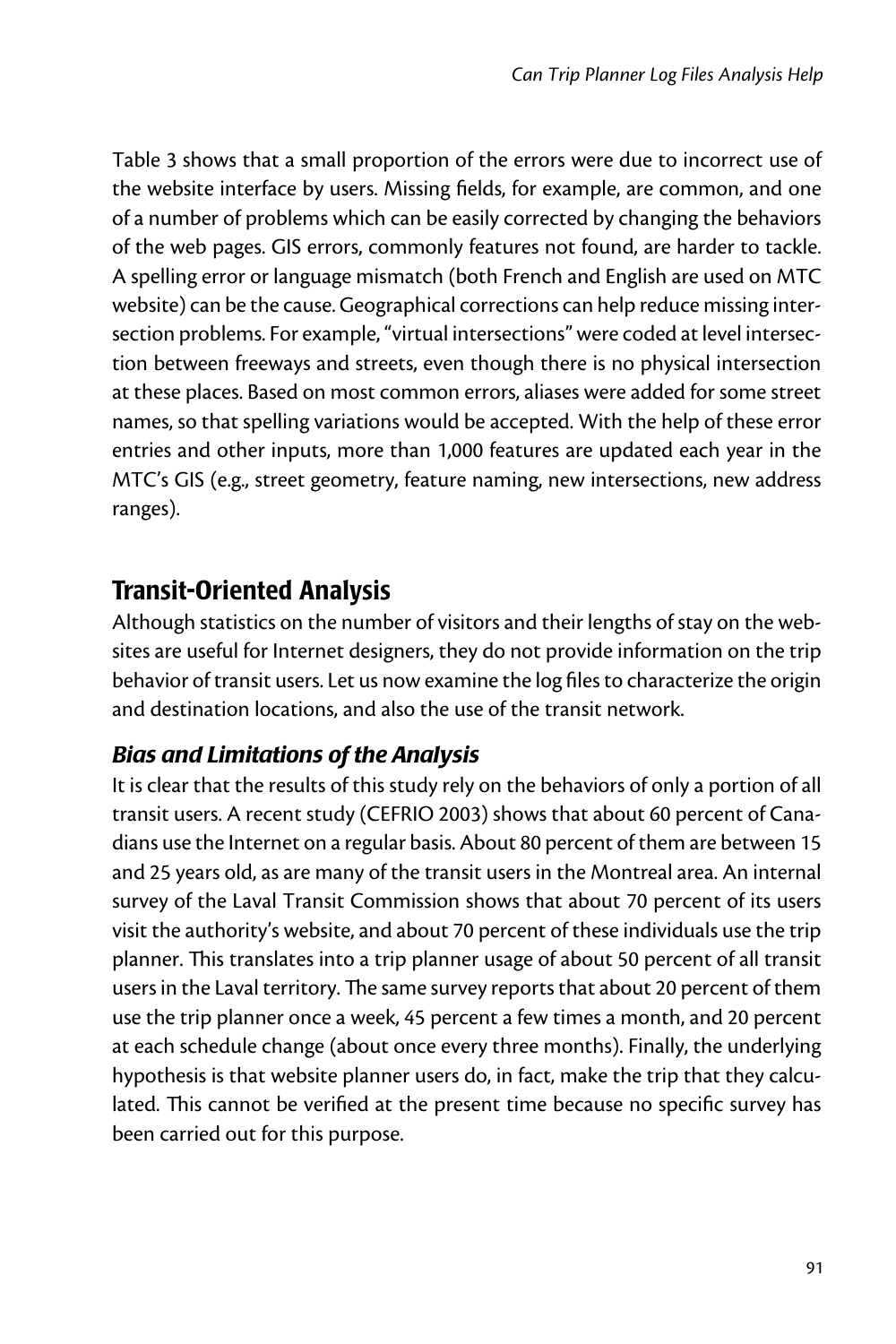#### *Main Destinations*

In 2001, Montreal International Airport in the suburb of Dorval was the destination most often selected on the MTC website trip planner (4,514 trip planning calculations), followed by major subway terminal stations (Henri-Bourassa, Longueuil, Berri-UQAM, and Côte-Vertu). The relative difficulty in accessing the airport via the public transit network could be an explanation for the popularity of this destination. The map in Figure 8 shows all destinations related to more than 100 trips for 2001. Here, we can see some local concentrations in four places: A—the airport zone, B—the Saint Laurent industrial zone, C—the University of Montreal, and, of course, D—the Central Business District (CBD) zone.

On the Laval website, it is possible to obtain a path that leaves the LTC to go into the Montreal territory, and vice-versa. In Figure 9, the map shows the distribution of destinations over Laval's urbanized area for the whole of the year 2001. While the distribution is more spread out, there is a concentration in the CBD of Laval (A). On the Island of Montreal, calculations are made toward subway terminal stations, where users can easily find their way to their final destination (B—Henri-Bourassa and C—Montreal CBD stations).

## *Network Usage*

Evaluation of transit network usage from individual trip declarations is a common feature of the TDA. The software MADITUC was used for this task. The following steps were carried out to obtain network load profiles and data on network components (MTC website):

- Individual trips are extracted from the website log file (pairs of origin and destination X-Y coordinates). Data are used "as is" and fully compatible to the TDA-based software.
- Each trip is simulated using MADITUC's trip simulator, which is basically the same as the website planner.
- The trips are "loaded" into the transit network objects to obtain the load profile.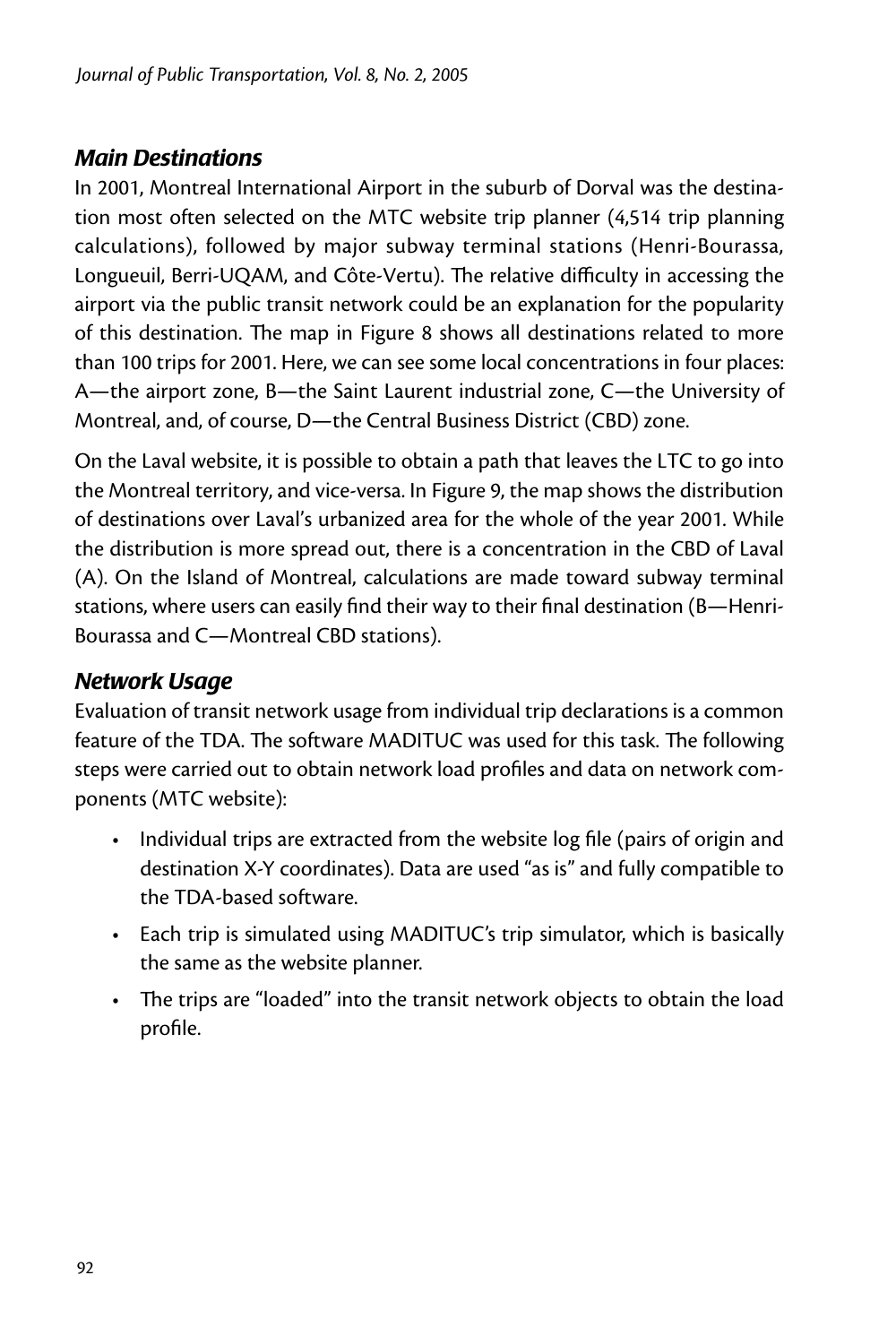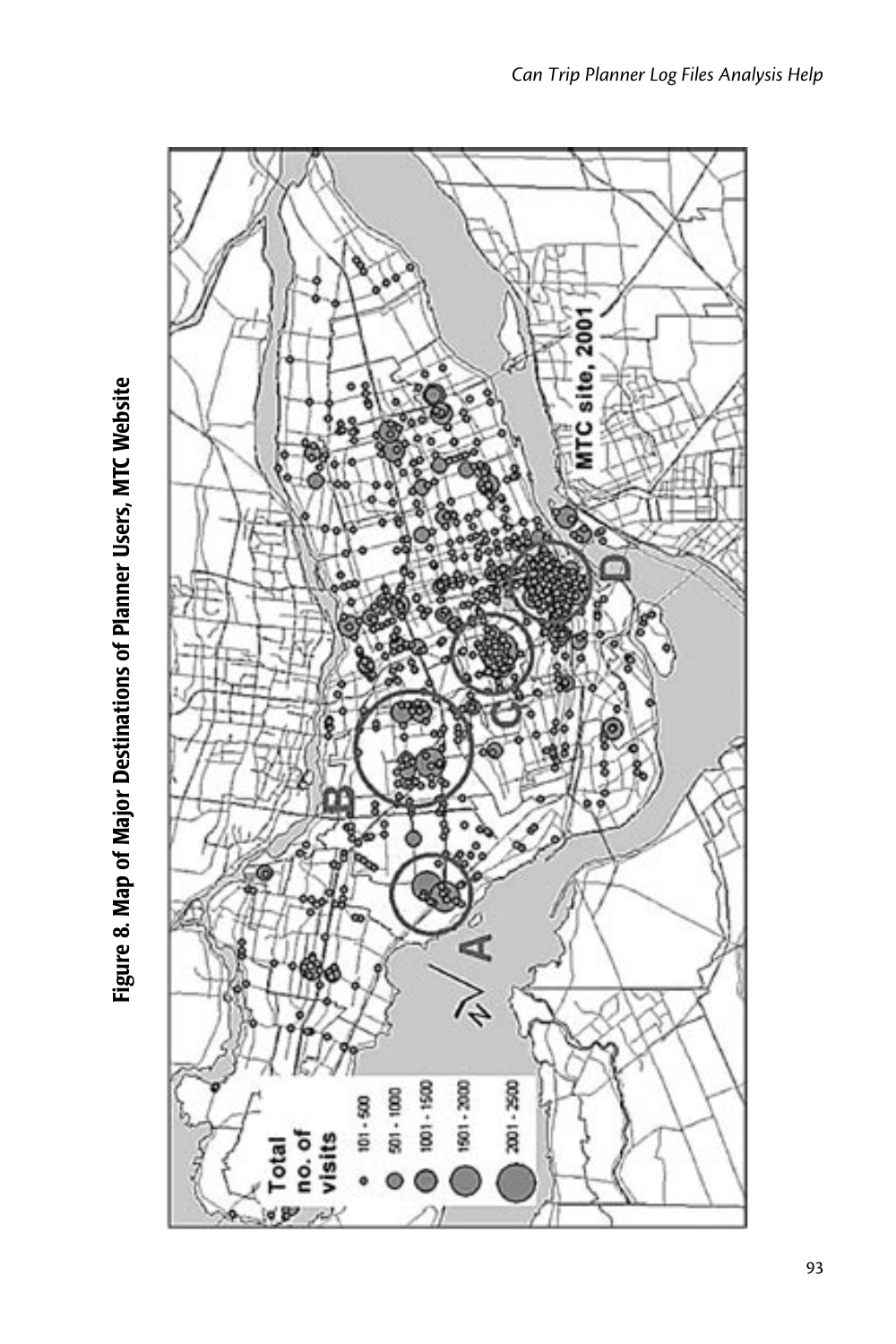

Figure 9. Map of Major Destinations of Planner Users, LTC Website 94Figure 9. Map of Major Destinations of Planner Users, LTC Website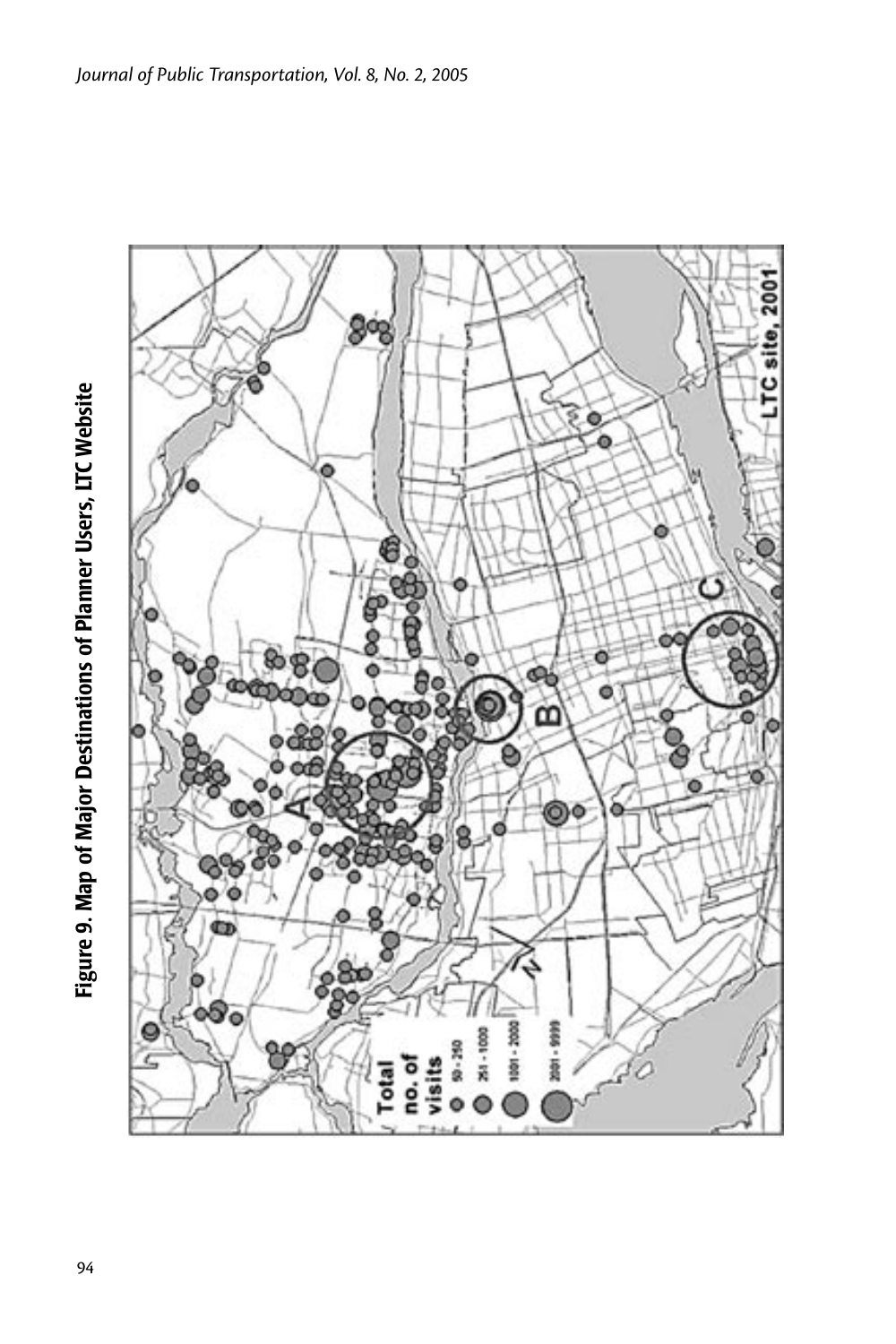



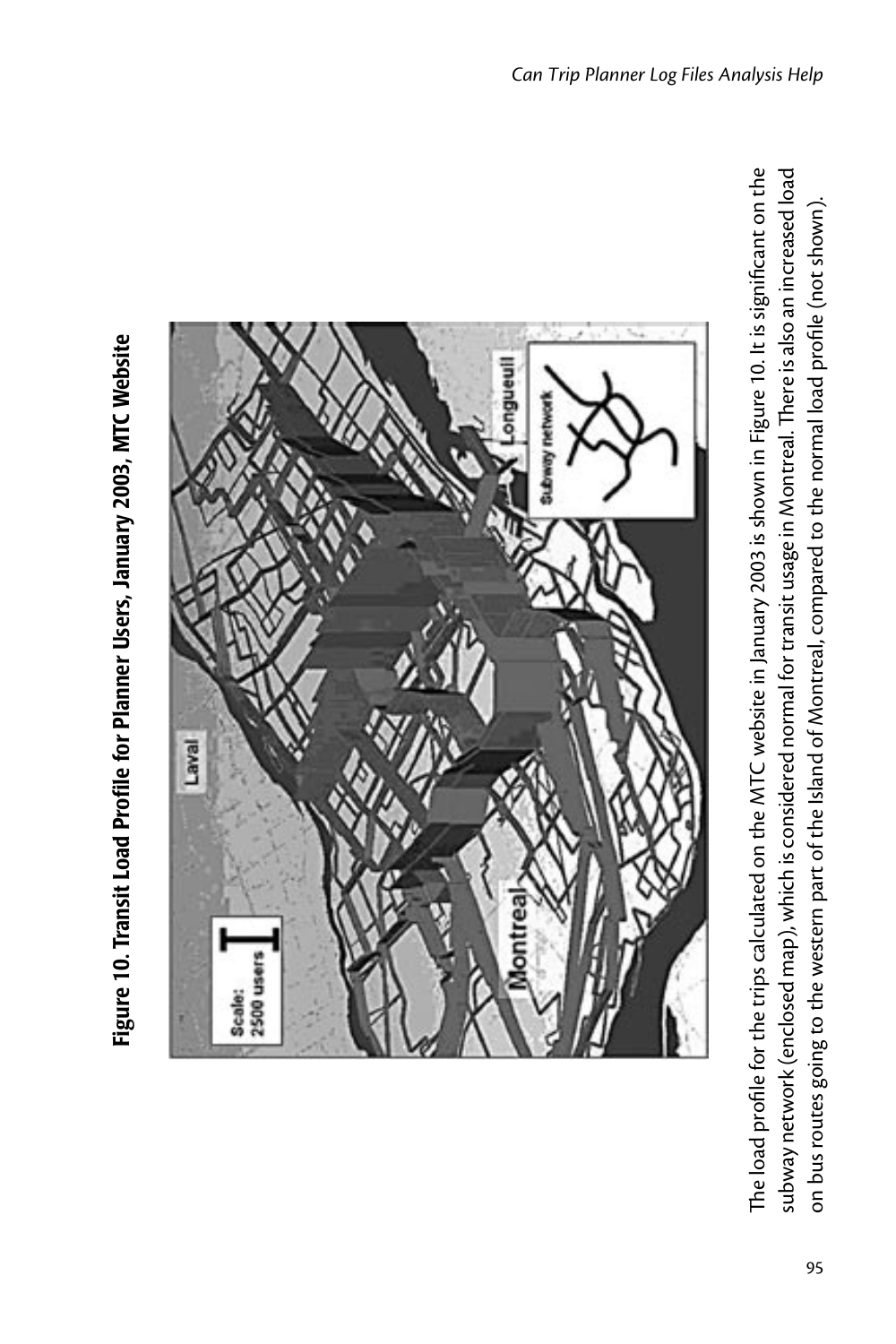Table 4 presents statistics on transit network usage by users of the trip planner (based on calculated trips) and regular MTC transit users (data from 1998 household survey). The average total travel time and the average in-vehicle time are higher for the trip planner user. This would suggest that the trip planner is used to plan longer trips. However, the average access time (time to walk from origin to nearest bus stop or station) is lower for the trip planner, possibly because the locations specified in the planner are mostly intersections (many bus stops are located directly at intersections). The proportion of subway users is higher for the trip planner due to the concentration of destinations at the CBD.

| Attribute                              | <b>Trip Planner Users.</b><br>Jan. 2003, STM | <b>STM Transit Users</b><br>(1998 survey) |
|----------------------------------------|----------------------------------------------|-------------------------------------------|
| No. of trips loaded                    | 43,297                                       | 35,533                                    |
| Average total travel time (min)        | 49.99                                        | 46.28                                     |
| Average access time (min)              | 10.05                                        | 11.71                                     |
| Average waiting time (min)             | 17.57                                        | 15.88                                     |
| Average in-vehicle time (min)          | 19.51                                        | 16.59                                     |
| Average no. of transit routes per trip | 2.02                                         | 1.84                                      |
| Prop. of subway users (%)              | 63.0                                         | 57.6                                      |

#### Table 4. Transit Network Load Statistics for Website and Regular Transit Users

#### *Comparison with Origin-Destination Survey Matrices*

Even though the websites do not collect any information on trip attributes, such as purpose or trip mode habits, we can compare the O-D matrices obtained from the website trip planner to those obtained from the 1998 O-D survey, to better characterize the website users. The goal is to know if the behavior of the website user is different from the regular transit user.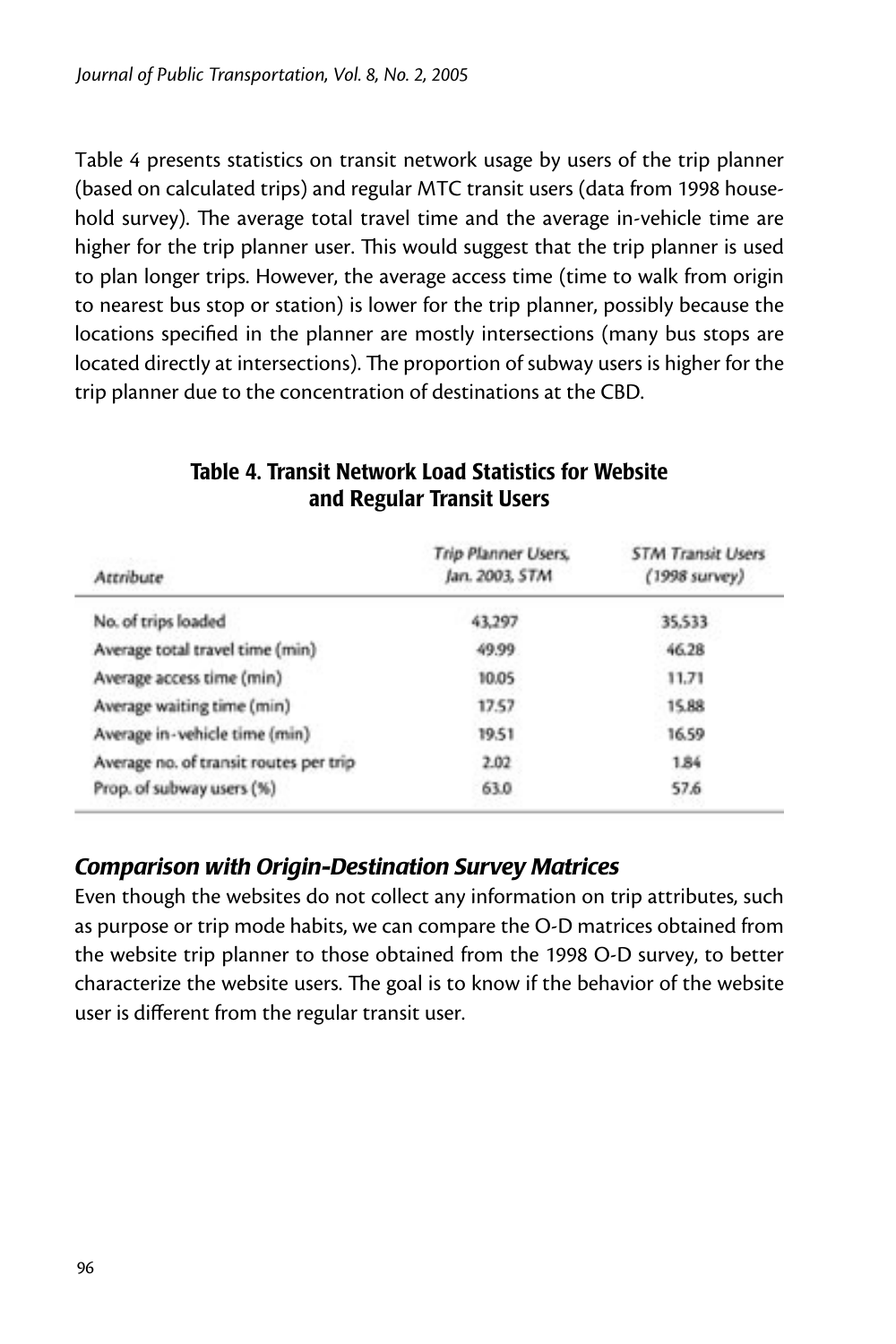| O-D Matrices for Trip Calculation on STM Site                | <b>WE82000</b> | <i><b>WE82001</b></i> |
|--------------------------------------------------------------|----------------|-----------------------|
| STM website, 2000 (WEB2000)                                  | 1,000          | 0.982                 |
| STM website, 2001 (WEB2001)                                  | 0.982          | 1,000                 |
| 1998 survey O-D matrices                                     |                |                       |
| All trips, Montréal residents (TOT98MTL)                     | 0.694          | 0.689                 |
| All trips, all residents (TOT98TOT)                          | 0.707          | 0.701                 |
| Transit trips, Montréal residents (TC98MTL)                  | 0.790          | 0.825                 |
| Transit trips, all residents (TC98TOT)                       | 0.795          | 0.830                 |
| Work trips, Montréal residents (TRAV98MTL)                   | 0.797          | 0.812                 |
| Work trips, all residents (TRAV98TOT)                        | 0.822          | 0.834                 |
| Study trips, Montréal residents (ETUD98MTL)                  | 0.586          | 0.581                 |
| Study trips, all residents (ETUD98TOT)                       | 0.592          | 0.587                 |
| Transit trips, work trips, Montréal residents (TCTRAV98MTL)  | 0.565          | 0.610                 |
| Transit trips, work trips, all residents (TCTRAV98TOT)       | 0.571          | 0.616                 |
| Transit trips, study trips, Montréal residents (TCETUD98MTL) | 0.683          | 0.709                 |
| Transit trips, study trips, all residents (TCETUD98TOT)      | 0.688          | 0.713                 |

#### Table 5. Correlations Between Survey and Website Matrices

In this case, we defined 41X41 O-D matrices. Table 5 presents the correlation coefficient (R at a 95% confidence level) between these matrices, obtained by singlecell couple comparison. First, it shows a strong correlation between 2000 and 2001 for the website, confirming that the planner user's behavior remains constant, in spite of a 221 percent increase between these two years. Next, it shows that the correlation is stronger for transit-trip and work-trip matrices. This would identify the main characteristics of the Internet users, who are, we suppose, mostly transit users.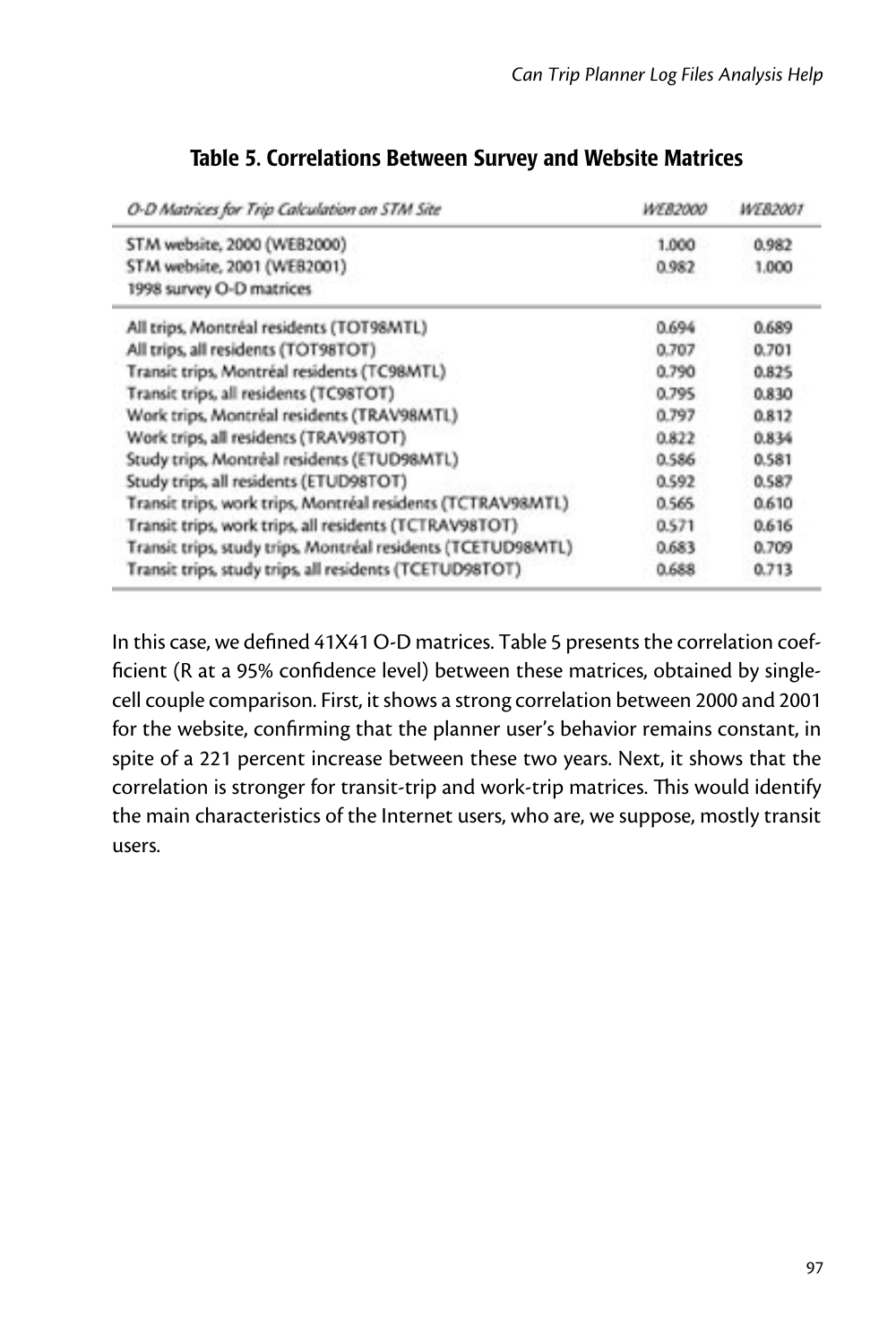A quick look at Figure 11 demonstrates the similarity between the website usage matrix and the matrix developed from the transit trips in the O-D survey (the cells are shaded at proportional scales). The upper right-hand part of matrix A is the airport zone, and shows the importance of this zone for Internet users. Our hypothesis is that the website captures users who are not interviewed in O-D surveys, such as tourists and nonresident business travelers. In Figure 12, a comparison based on the importance of the matrix diagonal and CBD destinations confirms our previous analysis. The pattern for transit trips (TC98MTL) is similar to the pattern of users' website declarations (WEB2001). The 2001 matrix to better fit the household survey data conducted three years before.

#### *Departure Time*

The distribution of the departure time is also a measure that can be used to compare website users' behaviors with behaviors from household survey data. Figure 13 shows the distribution of departure times for three categories: calculated trips on the STL website in 2000, declared trips by Laval residents (1998 survey), and declared trips by STL users (1998 survey). Results show that the proportion of departure times in the morning is higher for the trip planner than for the declared trips. This would suggest that the great proportion of planned trips are homebased (homeplace as origin).

#### Figure 11. Matrix Pattern for MTC Website 2001 and 1998 Survey (transit trips)

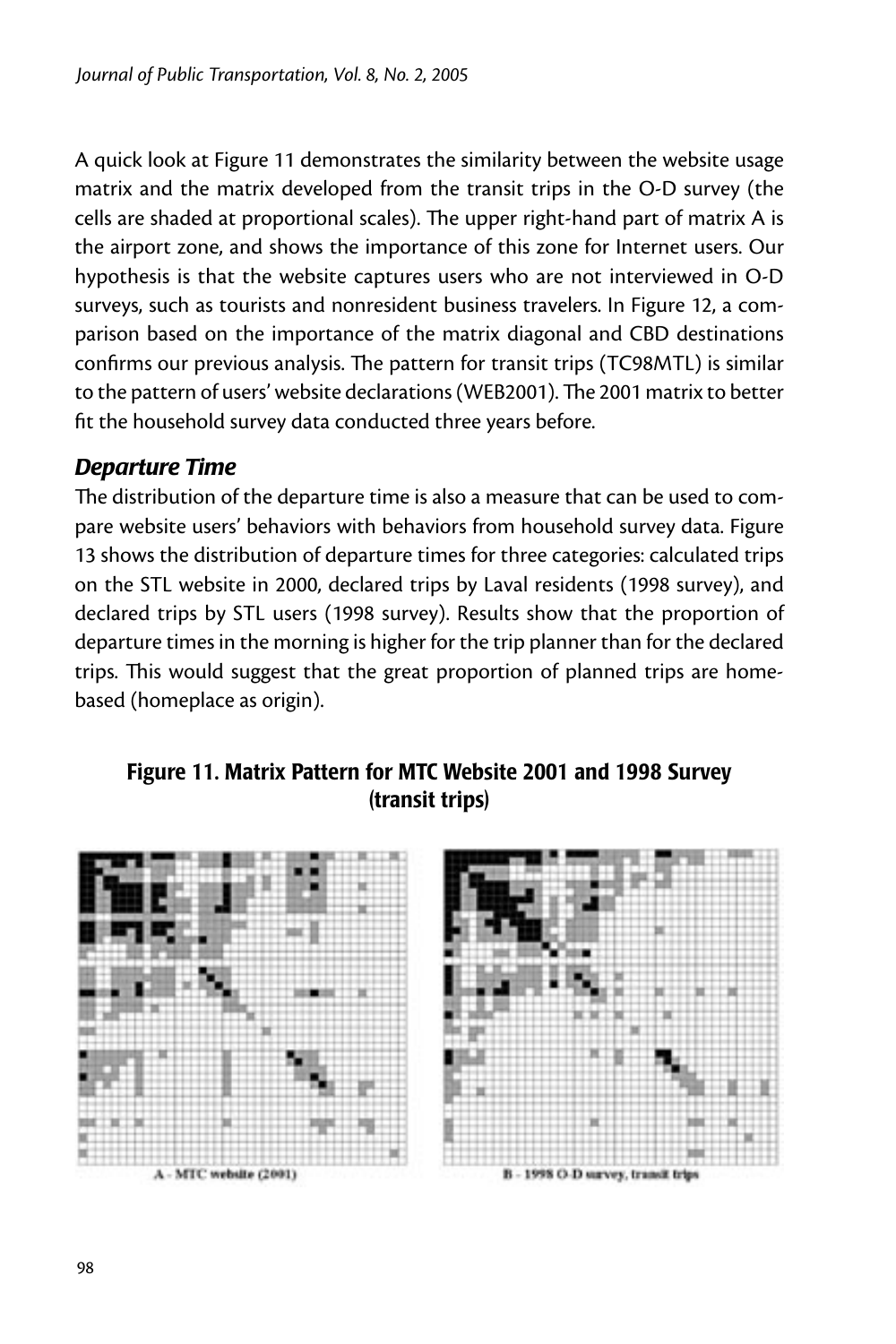

Figure 12. Matrix Comparison Based on Diagonal and CBD Destinations (MTC website)

Figure 13. Distribution of Departure Time for Declared and Calculated Trips

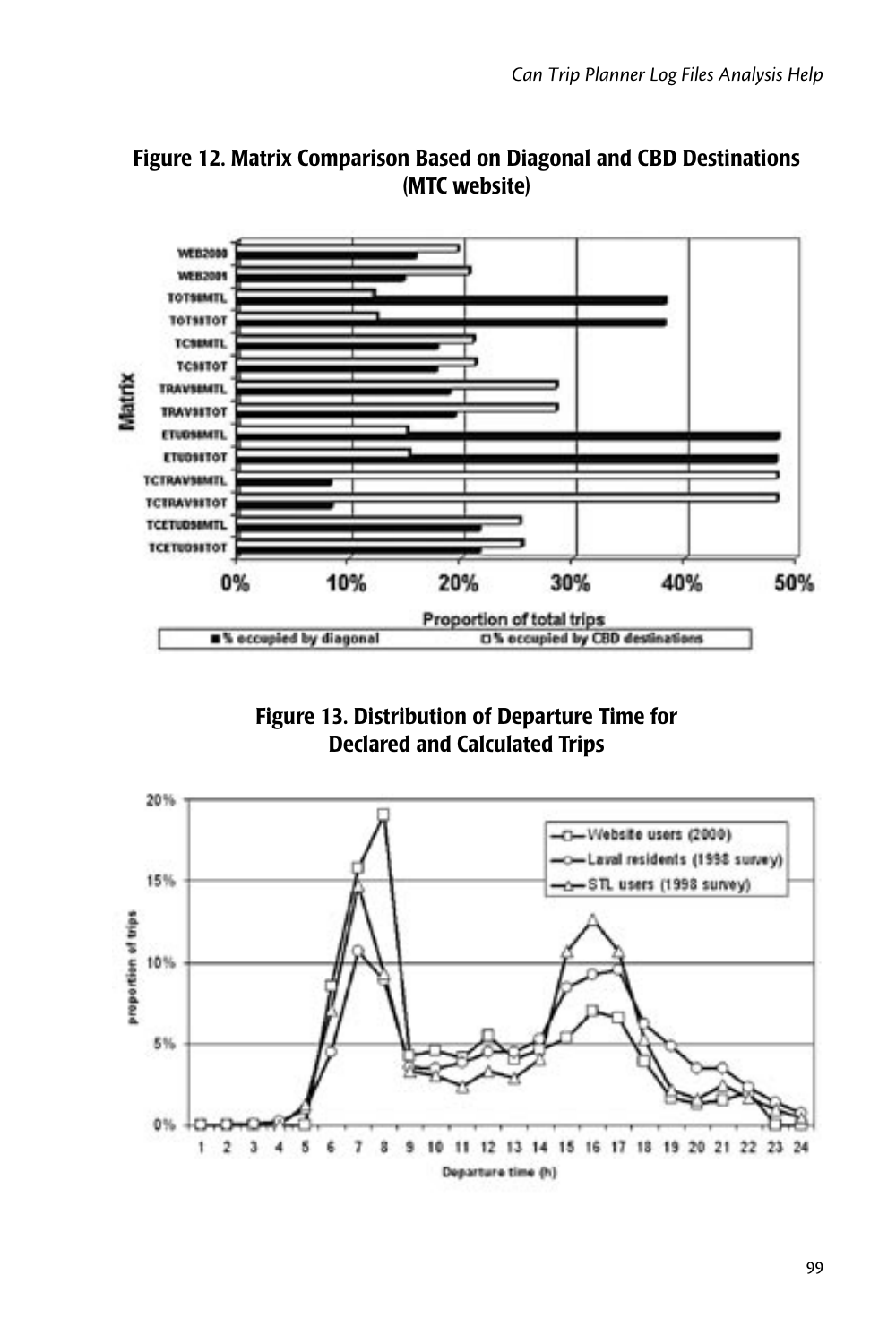# **Conclusions**

The aim of this article was to determine whether trip planner log file analysis could help to improve the transit service, and, if so, how. The question cannot be completely resolved until we find methods to overcome, or at least evaluate, the following bias and limitations that were identified:

- Transit users do not all have access to the Internet; thus, they do not all visit the transit authority website.
- Visitors to the website do not all use the trip planner, although, in the case of Laval, more than 70 percent of the visitors have used it.
- The trips that have been calculated are only "planned" trips, and users can, of course, choose not to make the trip.

Nevertheless, it seems that relevant findings can be gleaned from the huge amount of data collected in the trip planner log files. In this project, examination of the log files of the transit trip planners of the Montreal Transit Commission and the Laval Transit Commission websites has led to the following observations:

- The growth in usage of this kind of website is faster than the growth of Internet usage itself, showing that there is an interest in the availability of transit trip planners on the Web.
- The Internet user usually performs more than one calculation during a visit. The tool can be accessed whenever it is needed.
- The trip planner is used to access destinations that are more difficult to reach by public transit. Such a tool is useful when the transit network is complex (several transfers) or when the areas are not well serviced.
- The user of a trip planner is typically a regular commuter and a worker. The trip planner also can be accessed and used by other regular users and by tourists relatively easily.

In addition to these observations, trip planner log files were found to be useful in some specific cases. The MTC had a better knowledge of its most popular destinations. The trip planner entry log helps to improve the underlying GIS and the website interface (the design of the new 2004 STL website has been based on findings from this project). Often, trip planners are used to access newly built structures or new developments; the GIS must, in this case, be updated as soon as possible.

This article has shown some potential usages of trip planner log files. Actually, with the help of the Totally Disaggregate Approach and appropriate data structures,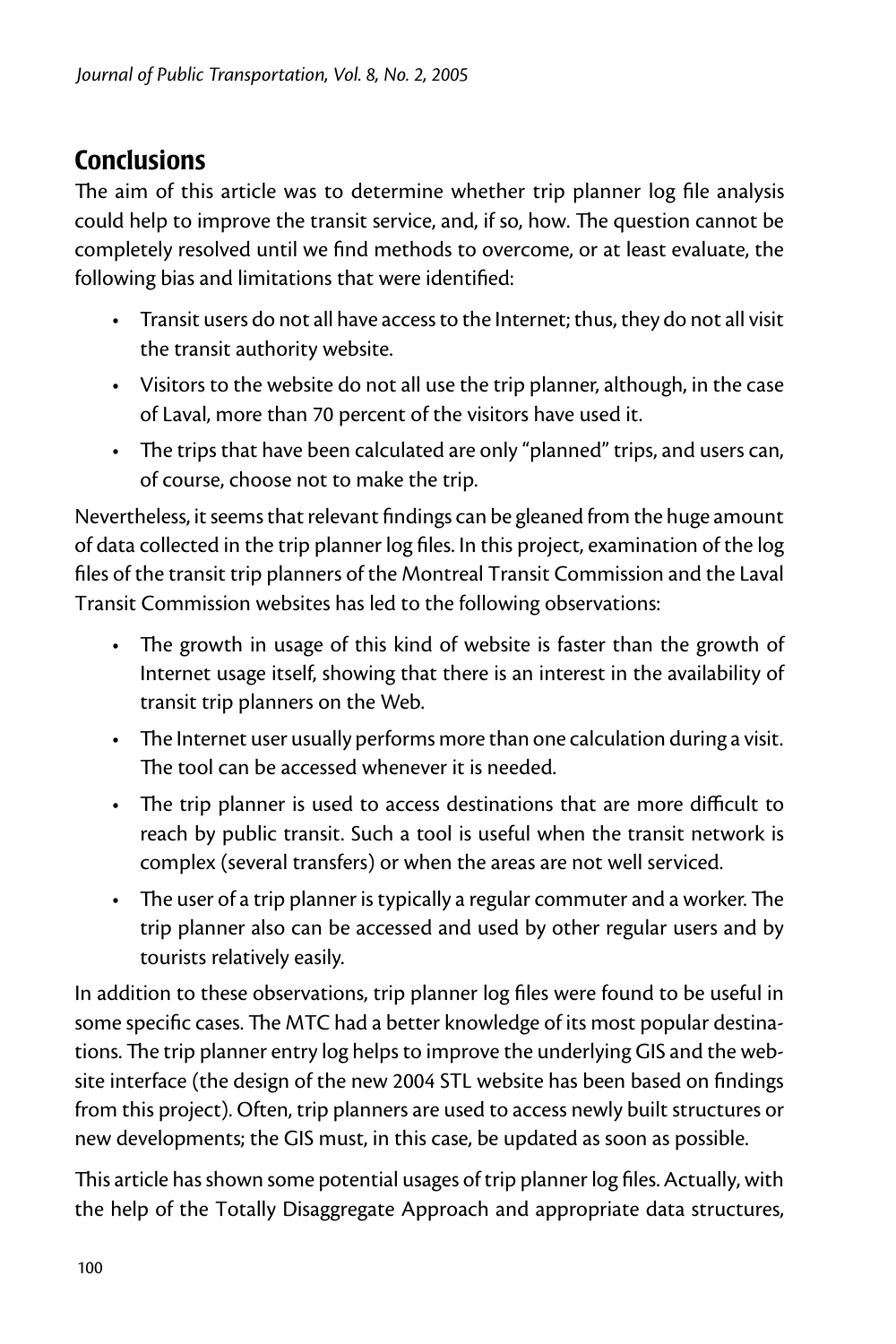similar user behavior analysis are performed on other individual data, such as log files obtained from the usage of smart cards in transit systems.

# Acknowledgments

The authors thank the Montreal Transit Commission, the Laval Transit Commission, and the Natural Sciences and Engineering Research Council of Canada (NSERC) for their supporting of this research project.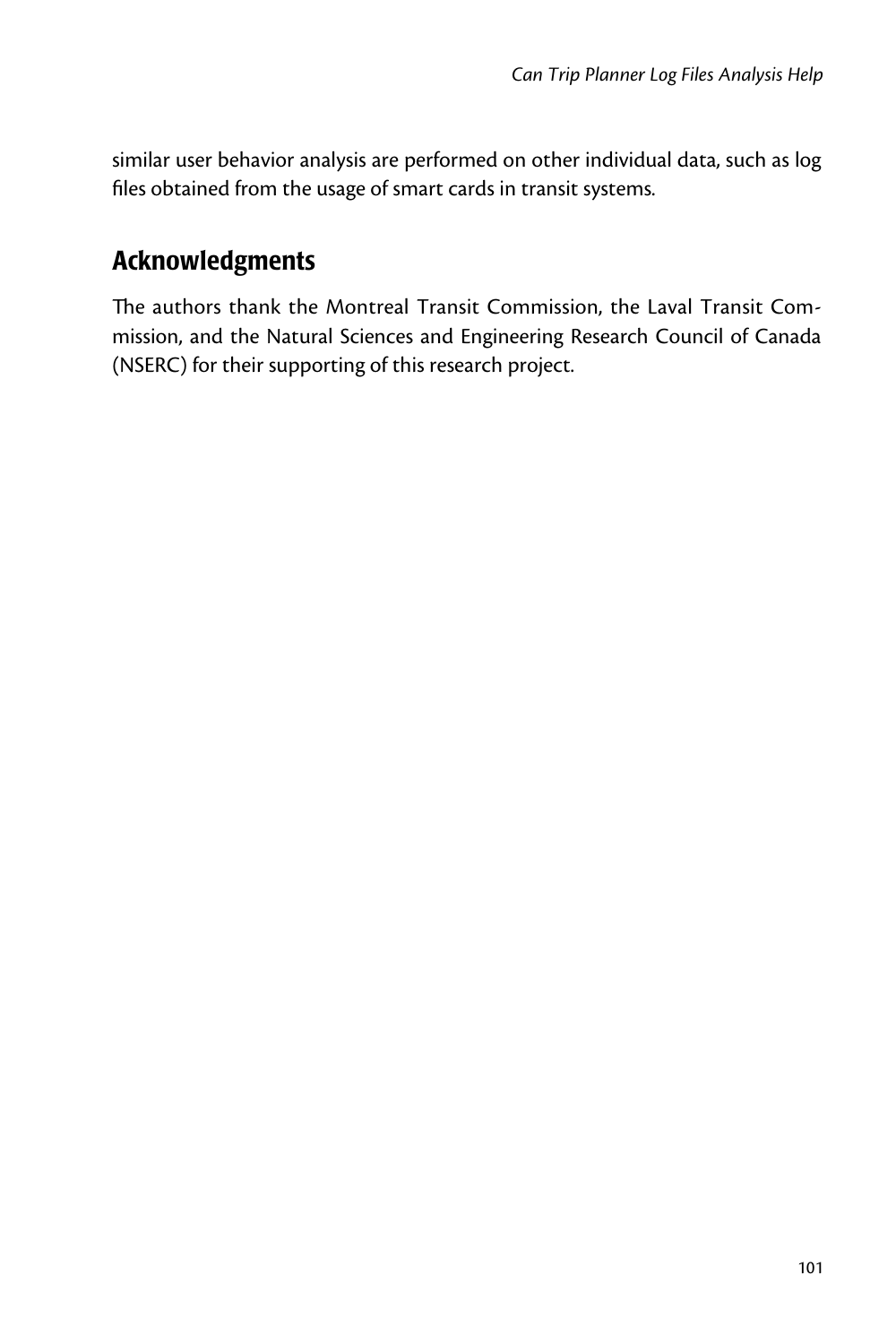# **References**

- Arampatzis, G., C.T. Kiranoudis, P. Scaloubacas, and D. Assimacopoulos. 2004. A GIS-based support system for planning urban transportation policies. *European Journal of Operational Research* 152: 465–475.
- CEFRIO (Centre francophone d'informatisation des organisations). 2003. *Netendances 2003, Utilisation d'Internet au Québec*.
- Chapleau, R. 1986. Transit network analysis and evaluation with a Totally Disaggregate Approach. *World Conference on Transportation Research Proceedings*, Vancouver.
- Chapleau, R., B. Allard, and M. Trépanier. 1997. Transit path calculation supported by a special GIS-transit information system. *Transportation Research Record*  1521: 98–111.
- CyberAtlas. 2003. *http://cyberatlas.internet.com/*.
- Federal Transit Administration. 2002. *Effective use of transit websites: A synthesis of transit practice*. Transit Cooperative Research Program (TCRP) 43, Washington.
- Golob, T. F., and A. C. Regan. 2001. Impacts of information technology on personal travel and commercial vehicle operations: research challenges and opportunities. *Transportation Research Part C* (9): 87–121
- Goodchild, M. F. 2000. GIS and transportation: Status and challenges. *GeoInformatica* 4, 2: 127–139.
- Ivory, M. Y., and M. A. Hearst. 2001. The state of the art in automating usability evaluation of user interfaces. *ACM Computing Surveys* 33, 4: 470–516.
- Karimi, H. A., R. Peachavanish, and J. Peng. 2004. Finding optimal bus service routes: Internet-based methodology to serve transit patrons. *Journal of Computing in Civil Engineering*, April: 83–91.
- Maclean, S.D., and D. J. Daily. 2002. Measuring the utility of a real-time information system. *Proceedings of the IEEE 5th Conference on Intelligent Transportation Systems*, 846–850.
- Lee, J. S., J. A. Baumgartner, and J. K. Tschango. 1999. A web-based bus information system. ESRI User Conference Proceedings, no.494.